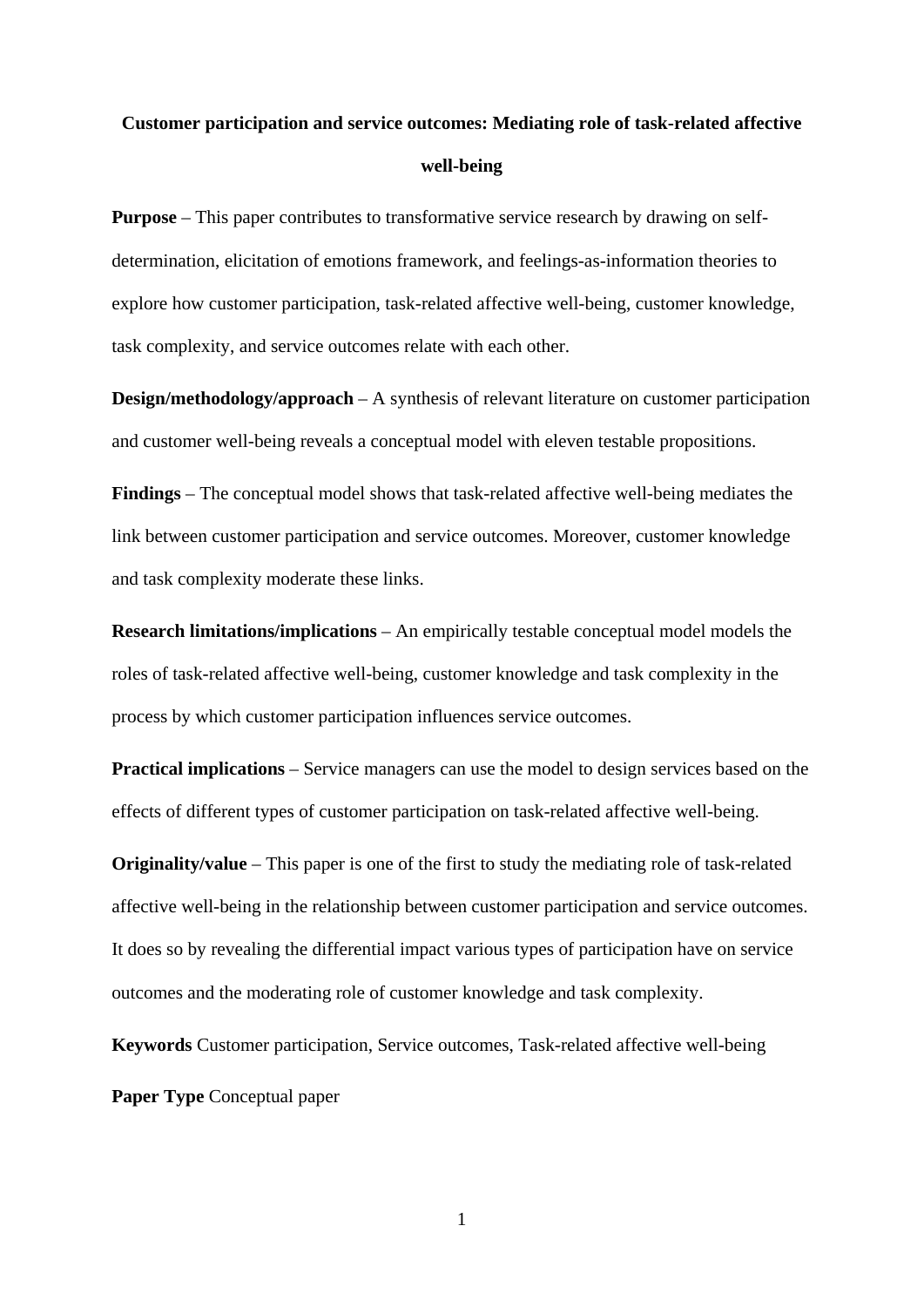## **Introduction**

A key challenge facing service firms is encouraging customer participation in the process of creating value because that requires the customer to expend their own energies to help cocreate the service. Despite this, service firms are highly motivated to encourage customer participation as it is considered an important tool to help improve their productivity reflected by both service practitioners and researchers accepting and recognising the active role of customers as resource integrators in value co-creation (Arnould, 2008; Vargo and Lusch 2008). Customer participation is conceptualized as the degree to which customers are involved in the production and delivery of the service by providing information, sharing information, making suggestions and other resources (Dabholkar, 1990; Chan *et al.*, 2010).

Typically, the concept of customer participation is widely embraced by global business giants such as Procter and Gamble, Dell, Starbucks, and Cisco to drive their service agendas (Ramaswamy and Gouillart, 2010) suggesting its universality as part of the service offering. However, customers' willingness to contribute to value co-creation seems less favorable for the firms in relation to what they hope to achieve by actively engaging the customer in the process (Chan *et al.*, 2010). One reason may be an inadequate type of participation requirement from the customer for any given service context and since this may impact desired service outcomes, the aspect of the co-creation process needs a much richer understanding. Differently put, service firms may not fully appreciate the potential impact that various forms of participation may have upon the customers' perception of the quality, value and service experience. Not making this distinction potentially makes customer participation a relatively 'blunt instrument' in creating value, so closer examination of its effects in the service relationship is warranted.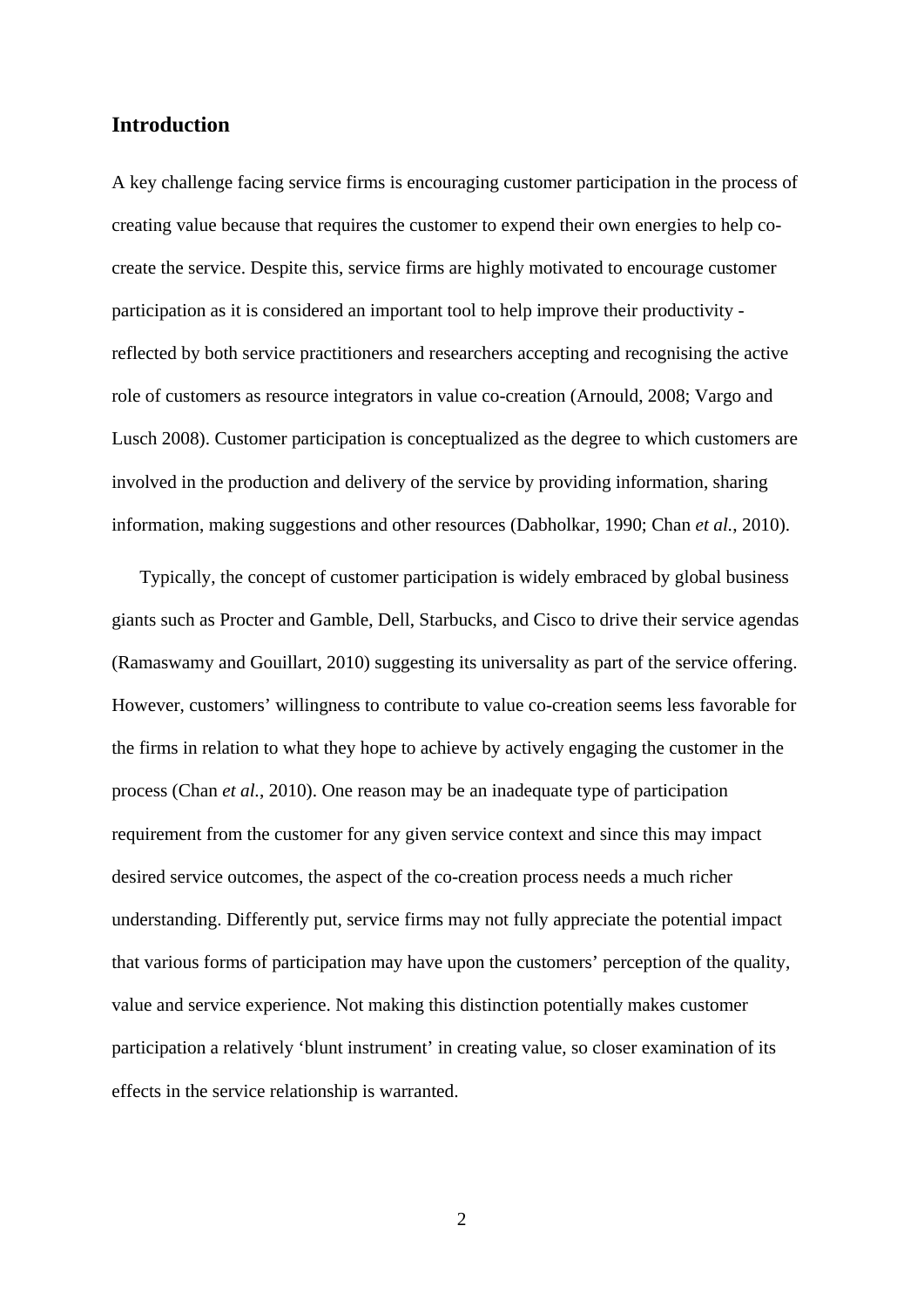This is important to understand because there are various types of participation involved in service and each dictates a distinctly different role for the customer during a service encounter; differences that potentially influence how customers view the service offering. Whilst the literature suggests the role of the customer varies - based on the nature of participation, actors, service production, role behaviour, participation process, outcomes of participation, customer input, and level of participation, etc., their combined impact on service outcomes is still a nascent field. Dong and Sivakumar (2017) identified three types of participation, namely mandatory, replaceable and voluntary forms and these are based on the specific nature of participation as well as the actor participating. Conceptually the three types of customer participation vary in the amount of effort required from the customer for them to engage in and experience the service.

Mandatory participation refers to activities or resources that can only be performed or provided by customers and are essential for the service to be produced or delivered. Replaceable participation refers to customer activities or resources that can be performed or provided by customers and/or service providers but are still essential for the service to be produced or delivered. Voluntary participation refers to activities and/or resources that are not essential for service production and/or its delivery, and this is largely performed at the discretion of customers to help improve their service experience. Hence, there is a need to understand the influence of each participation type in a service encounter and in particular how these differences impact service outcomes, as well as intervening variables that could potentially mediate and moderate the inter-relationship between the participation types and these service outcomes.

Accordingly, this paper attempts to conceptualize the differential impact of each form of participation on the potential range of service outcomes desired by the customer, which is distinctly different from previous studies. Typically, these have identified the consequence of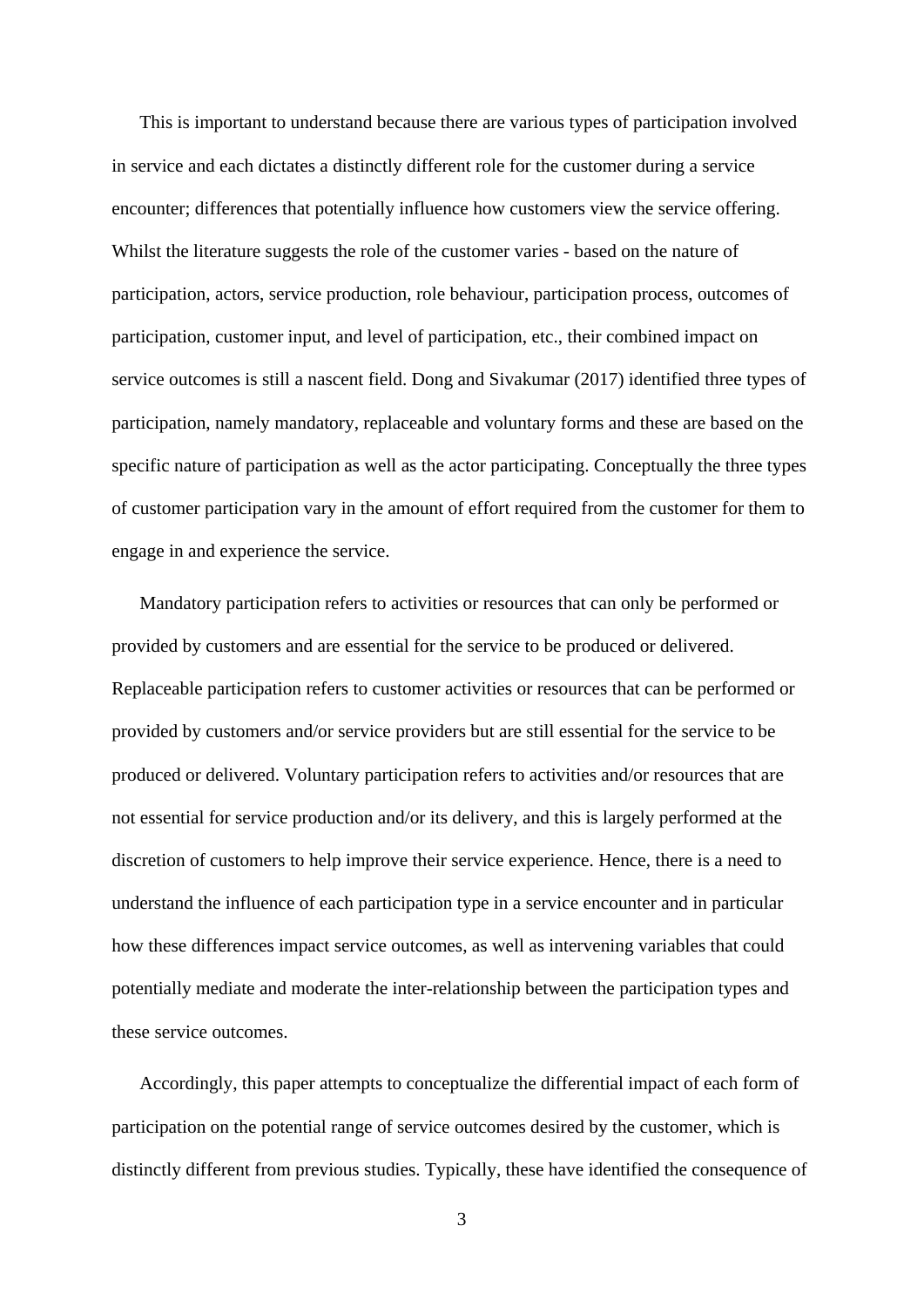customer participation on a range of outcomes such as customer satisfaction, perceived service quality, employee satisfaction, efficiency, loyalty and productivity, among others (e.g. Gallan *et al.*, 2013; Ngo and O'Cass, 2013; Cheng and Xue, 2014; Amorim *et al.*, 2014; Dong *et al.*, 2015; Chen and Wang, 2016). Thus, the literature has largely focused on the impact of the construct in relation to outcomes beneficial for the service providers that help the firm to improve their profitability. However, when a customer participates in a service encounter, the concern of the customer are also directly linked to their own personal experiences with the service and/or the value perceived by them. Therefore, such concerns also need to be considered in terms of how they influence outcomes, such as satisfaction, productivity, performance, loyalty, among others. Hence, building on the existing literature on various service outcomes that are relevant to the service provider we also consider additional outcomes; accordingly, we build a model (see figure 1) to reflect these consequences.

Since service consumption dominates the lives of customers today, other factors intrinsically linked to the service experience also play a potential role in helping to shape customer perceptions of the service offering. Typically, customers spent a large amount of time participating in service offerings as well as interacting with service employees, so this ongoing experience is likely to influence their well-being (Rosenbaum *et al.*, 2011). Thus, most service contexts that are directly related to (e.g. nursing, mental health counselling, physiotherapy, etc.) as well as not being specifically connected to (e.g. banking, education, tourism, etc.) well-being potentially have a positive or negative impact on the well-being of the customer in ways not intended (or previously foreseen) by firms (Anderson *et al.*, 2013). Exploring this in more detail has been identified as a priority in the emerging domain of transformative service research, referred to as TSR (e.g., Anderson and Ostrom, 2015).

TSR focuses on the creation of elevating and inspiring changes for the improvement of the well-being of individuals (consumers and employees), families, community, society, and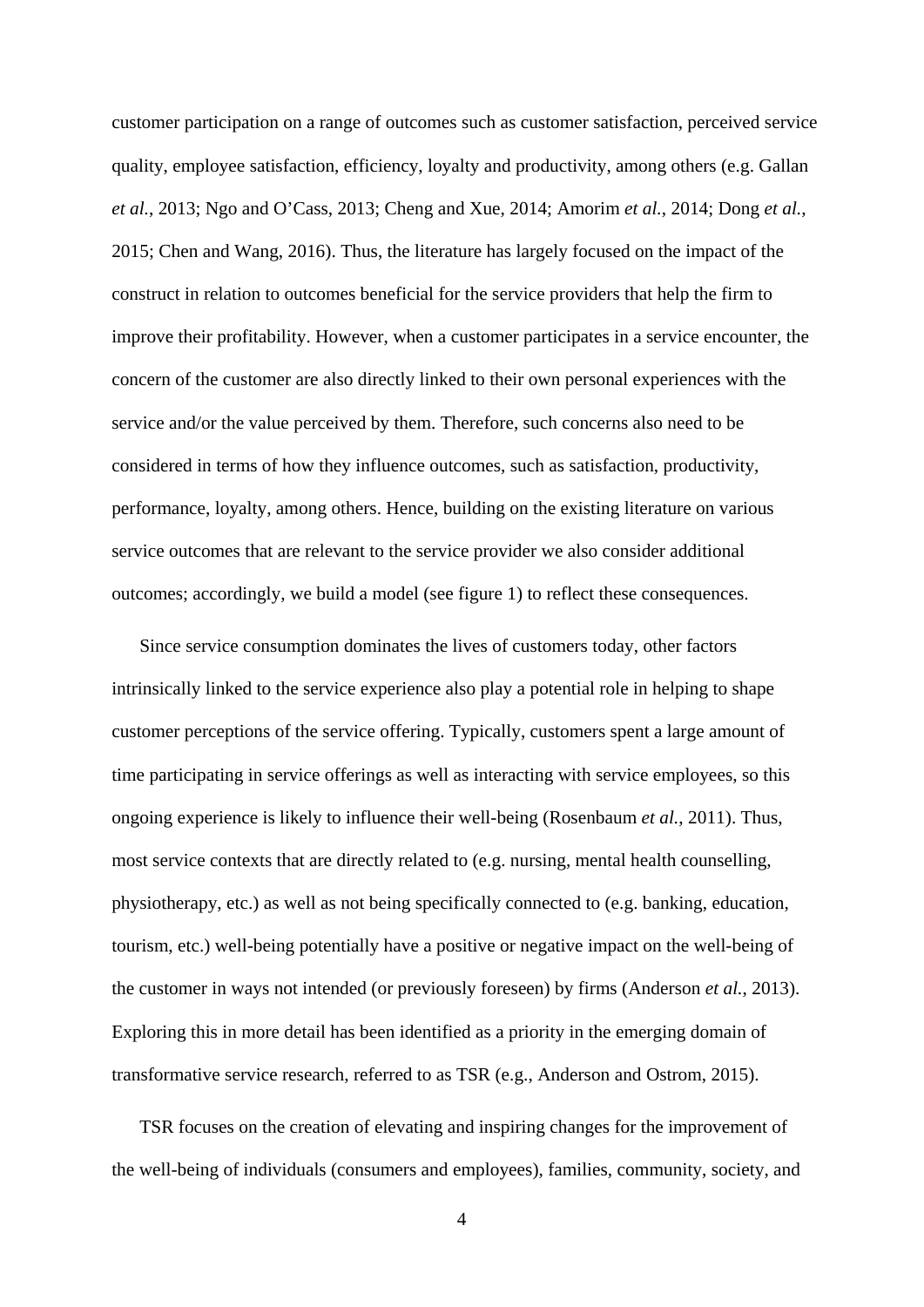ecosystem (Ostrom *et al.*, 2010; Anderson *et al.*, 2013). Well-being includes "physical health (objective and subjective perceptions), mental health (e.g., resilience, stress, and burnout), financial wellbeing, discrimination, marginalization, literacy, inclusion, access, capacity building, and decreased disparity among others" (Anderson and Ostrom, 2015, p.243).

Given the centrality of service consumption (and growing customer participation) in our everyday lives, we thus develop a conceptual model that reveals how customer well-being is influenced by the nature of the tasks they are attempting to accomplish during the service encounter, and how this potentially affects various service outcomes. Although research has attempted to conceptualize the domain of TSR by considering studies on well-being, no prior research has explained the central role of 'task-related affective well-being' (TR-AWB) in the nexus between the different forms of participation on the service outcomes. With this in mind, our conceptual model depicts TR-AWB to play a mediating role between the various forms of customer participation and service outcomes.

We also recognise that factors specific to the customer, firm, context, and situation can intervene in the influence of customer participation on service outcomes. Thus, by reviewing pertinent literature our study reveals the moderation effect of customer knowledge (customerspecific) and task complexity (firm-specific) in the mediated linkage between customer participation, well-being, and service outcomes and, that the impact of such moderation may vary for the different types of participation. Based on this discussion, we address the following research questions in this paper:

- *RQ1*. Do different types of participation (mandatory, replaceable, voluntary) influence service outcomes differently?
- *RQ2*. Does customer participation also influence multiple service outcomes such as customer experience and customer value in addition to the existing outcomes?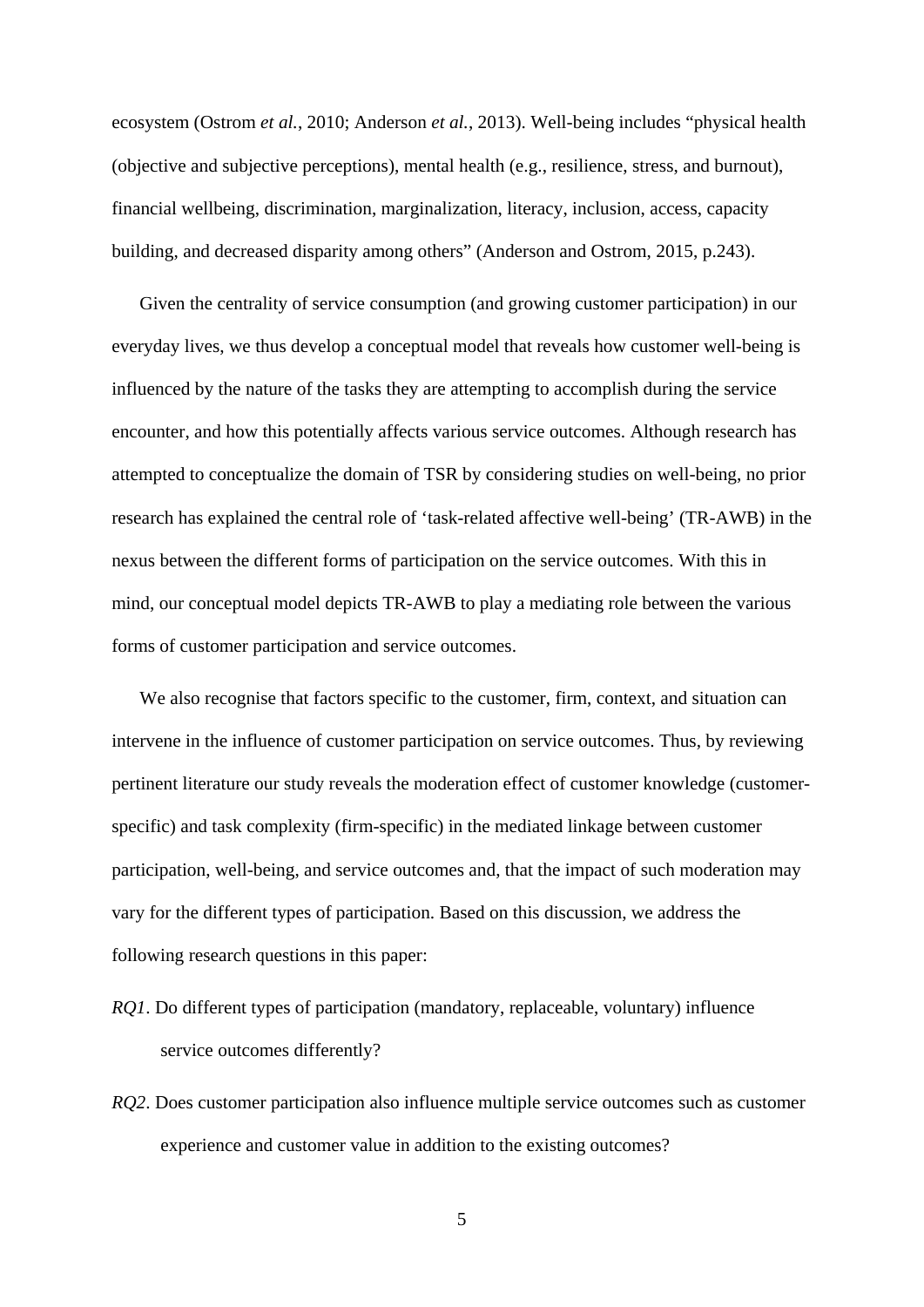- *RQ3*. Does task-related affective well-being (TR-AWB) mediate the relationship between customer participation and service outcomes?
- *RO4.* Do customer-specific (customer knowledge) and firm-specific (task complexity) factors moderate the mediated relationship between customer participation, task-related affective well-being (TR-AWB) and service outcomes?

By answering these questions, this paper contributes to the services literature by better understanding the mechanism of how there is a differential influence of each participation type on service outcomes. In addition to previously understood service outcomes, customer experience and customer value were also simultaneously considered as service outcomes in the model. Earlier studies support the mediating role of well-being on service outcomes (e.g., Sharma, Kong and Kingshott, 2016) however this paper attempts to explain the moderating influence of customer knowledge and task complexity, and in doing so further extends both the customer participation and well-being literature.

The remainder of the paper is arranged as follows. We first discuss the literature on the five constructs namely customer participation, service outcomes, well-being, customer knowledge, and task complexity and their interlinkages - conceptualized with the support of theories. Next, we develop a conceptual model and offer eleven testable propositions about the interrelationships among constructs - including many direct and indirect effects. Finally, we discuss the implications of the research, its limitations and directions for future research.

# **Literature review**

In this paper, literature regarding customer participation, service outcomes, and customer well-being were synthesized and analysed to help develop a conceptual model linking these important service constructs. This enabled us to categorize and present the existing literature to identify the relevant gaps. Several studies have focussed on the influence of customer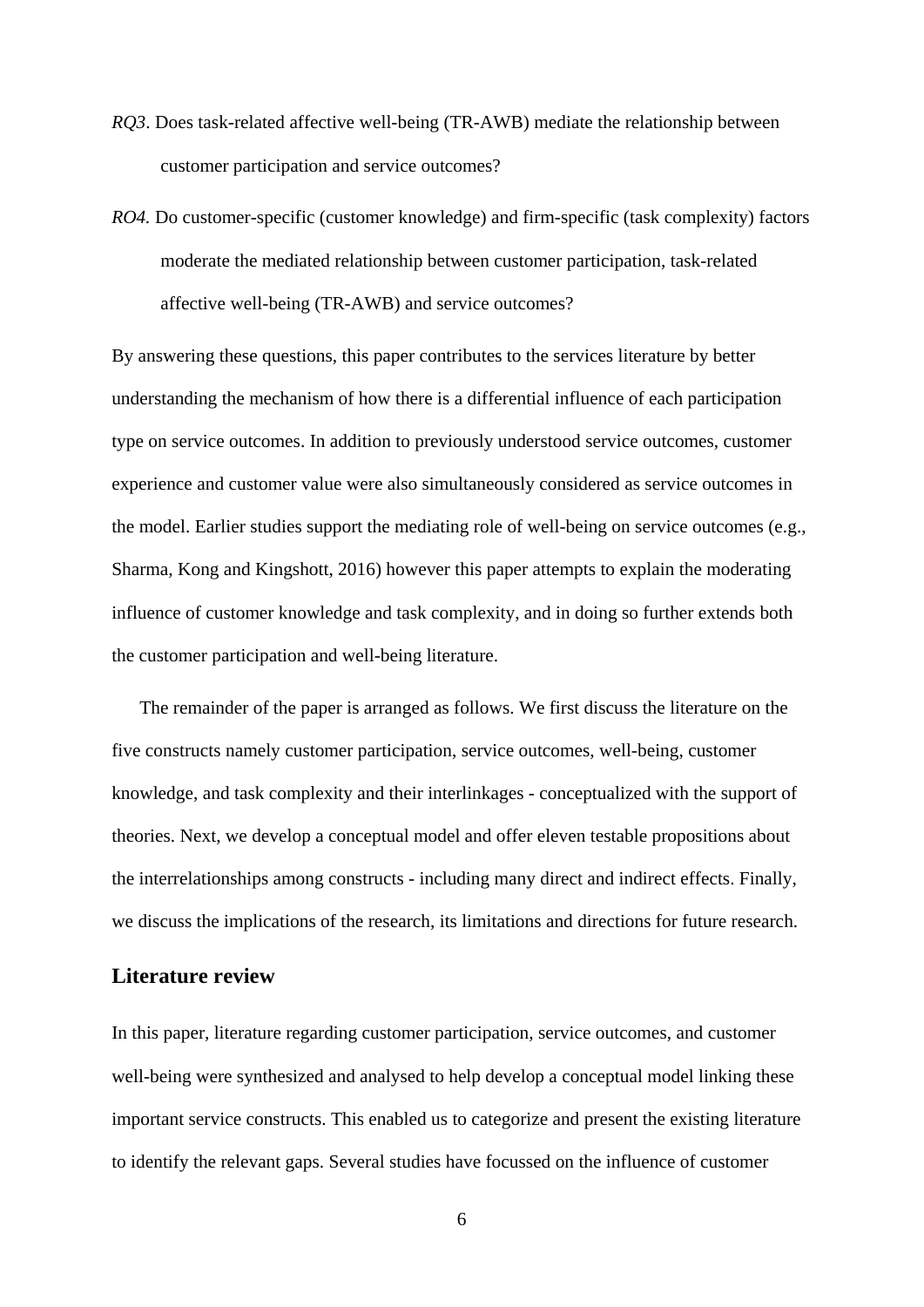participation on a range of service outcomes (e.g., Gallan *et al.*, 2013; Ngo and O'Cass, 2013; Cheng and Xue, 2014; Amorim *et al.*, 2014; Dong *et al.*, 2015; Chen and Wang, 2016). We draw upon these and integrate them into our proposed model.

We also examined the literature related to several TSR service contexts to understand the various types of well-being, and its importance in service encounters to provide a much richer explanation and understanding of how customer participation in service encounters potentially impacts important service related outcomes. Thus, this paper focuses on conceptualizing the mediating role of well-being upon the influence of customer participation on service outcomes with the support of a suitable theoretical background. Accordingly, we discuss the literature regarding customer participation, service outcomes, and well-being to help delineate the gaps that are being explained by our conceptual model. Each of these aspects related to co-created service delivery are discussed next.

#### **Customer participation**

Customer participation is defined as "the degree to which the customer is involved in producing and delivering the service" (Dabholkar, 1990, p. 484). The concept is related to the active role played by the customer in any service encounter (Silpatik and Fisk, 1985). Thus customer participation is the process by which customers take part in the encounter by providing information and knowledge, labour and task performance, and behaviours (Mustak *et al.*, 2016). From the perspective of the service-dominant logic, customers contribute towards co-producing a service by participating proactively during the encounter (Chan *et al.*, 2010). The term "customer participation" has been widely used over a long period in marketing and related disciplines (Mustak *et al.*, 2016). However, terminologies such as customer involvement, co-production, and co-creation, have been used interchangeably with customer participation in various literature, despite being quite different from each other.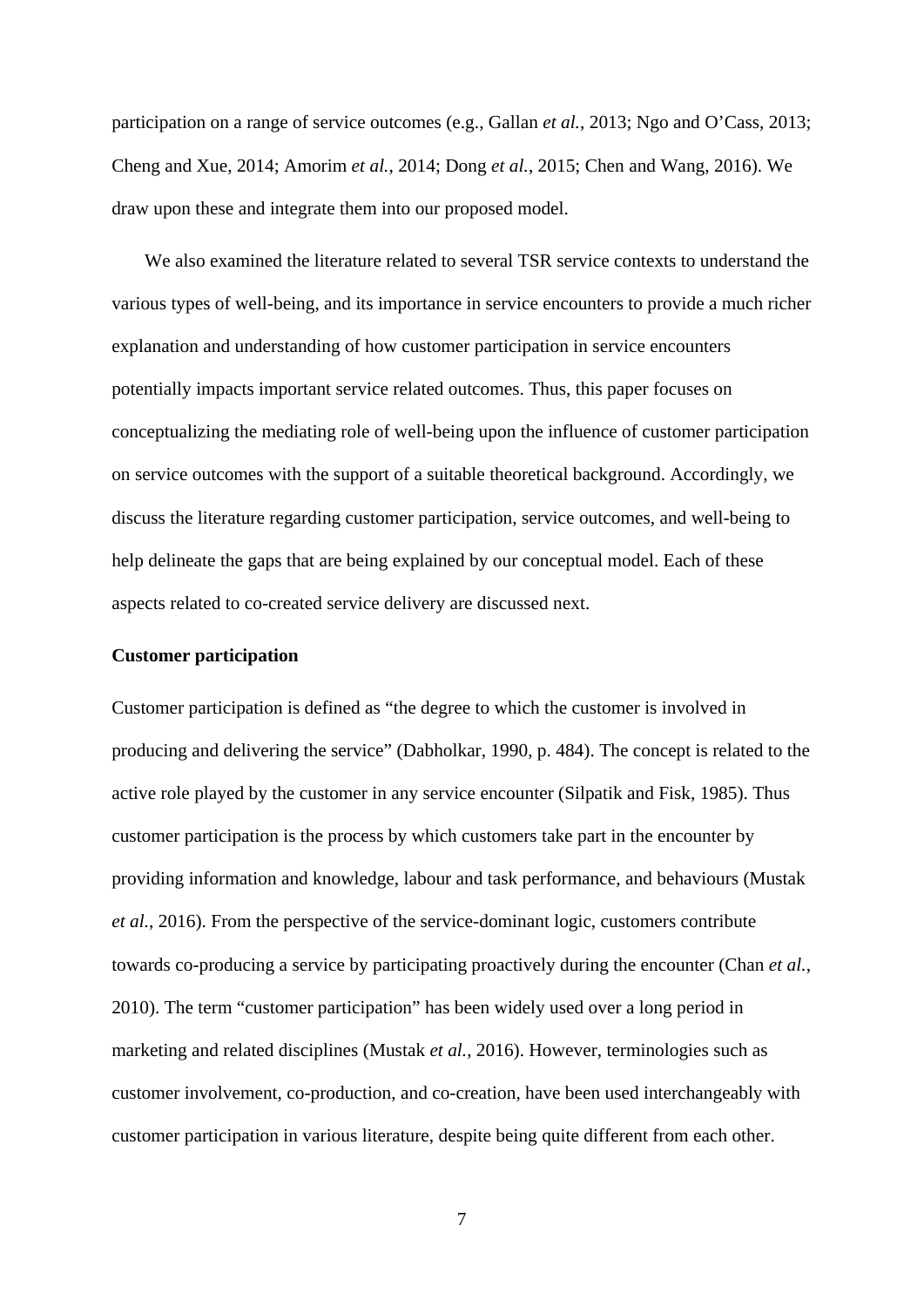While customer participation captures the crux of customers' involvement in developing goods or services, the extent of such participation can be active (self-check-in at the airport) or passive (being present for the haircut) - which also includes situations without the complete involvement of the customer. Co-production results when the customer collaborates with the firms to produce service, making collaboration and production the two important elements (Vargo and Lusch, 2008). On the other hand, co-creation is based on value creation, but the scope is much broader compared to co-production involving multiple actors contributing to the well-being of each other's (Vargo and Lusch, 2016). However, customer participation is conceptually distinct from these as it does not limit itself to joint production because it includes all forms of potential service interactions the customer can have with the service organization (i.e., customer, joint, and firm production).

We use the typology proposed by Dong and Sivakumar (2017) to help depict customer participation - which is based on the nature of the respective tasks being undertaken by the customer and service organization, manifesting as mandatory participation, replaceable participation, and voluntary participation. Mandatory participation refers to those activities that are performed only by customers and are essential for the delivery of the service. Typically, a mandatory customer input includes people (e.g., the customer's presence at dental clinic), objects (e.g., clothes for tailoring), information (e.g., providing information for tax preparation), and preferences (e.g., choosing a flight for travel). Replaceable participation refers to those essential activities that could be potentially performed by customers as well as service providers meaning the presence of substitutes (in terms of performance) are available to the customer when experiencing the service. The inputs required are similar to mandatory but there is a choice in the actor performing the task (e.g., grocery check-out done by an employee or self-checkout by customer) and this choice is largely at the discretion of the customer. In contrast, voluntary participation refers to activities that are either performed by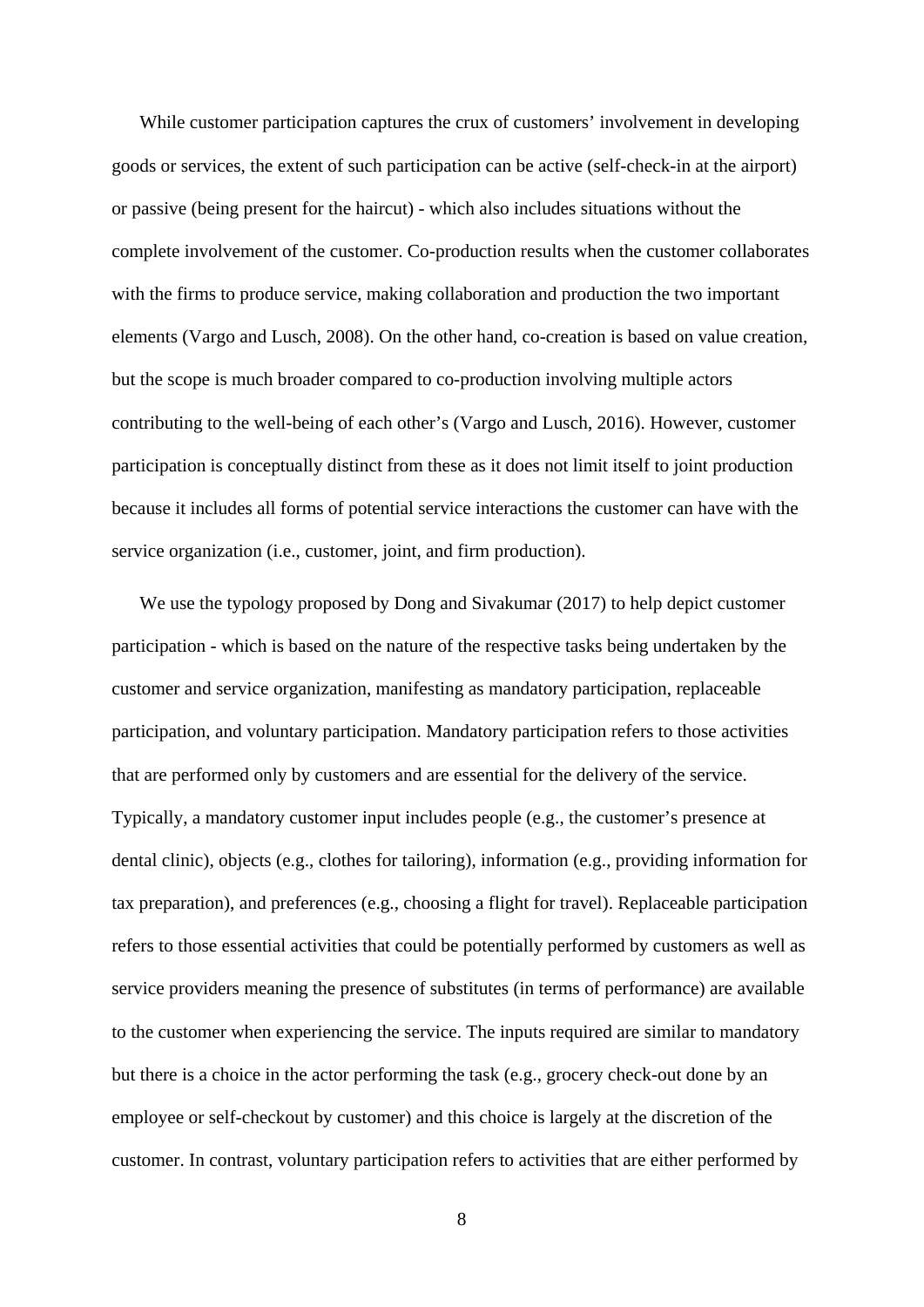the customers and/or the service providers but are not essential for the service delivery to occur, however, they do potentially help enhance the customer's overall service experience. The decision to incorporate these particular service elements into the service offering, as well as deciding who 'performs' the role is at the sole discretion of the customer. However, these two decisions do not detract from the overall service as they help to augment the offering (e.g., additional legroom during air travel).

## --INSERT TABLE 1 HERE--

The three types of participation place different levels of stress on customers in the process of service consumption, as summarized in Table 1. However, despite this evidence, there is hardly any research on the differences in the influence of the three participation types on the service process and its outcomes. This includes those outcomes that are already studied (e.g., service quality and customer satisfaction) and others that are also important for service customers (e.g., customer perceived value and customer experience). Considering the advance of services scholarship into the domain of TSR, the role played by the different types of participation in influencing the well-being of the customer also holds great importance. This paper addresses these gaps in the literature.

#### **Service outcomes**

The outcomes of customer service experiences could be potentially positive or negative for service providers and/or customers. Ideally, positive outcomes are desirable, and/or even the elimination or reduction of negative outcomes are sought by the service organization. Customer participation could lead to both positive and negative service outcomes thus its role in the provision of the service encounter may not always be a desirable service approach (Chan *et al.*, 2010), meaning its function in the service encounter needs to be understood more clearly. Numerous literature have identified the linear and continuous influence of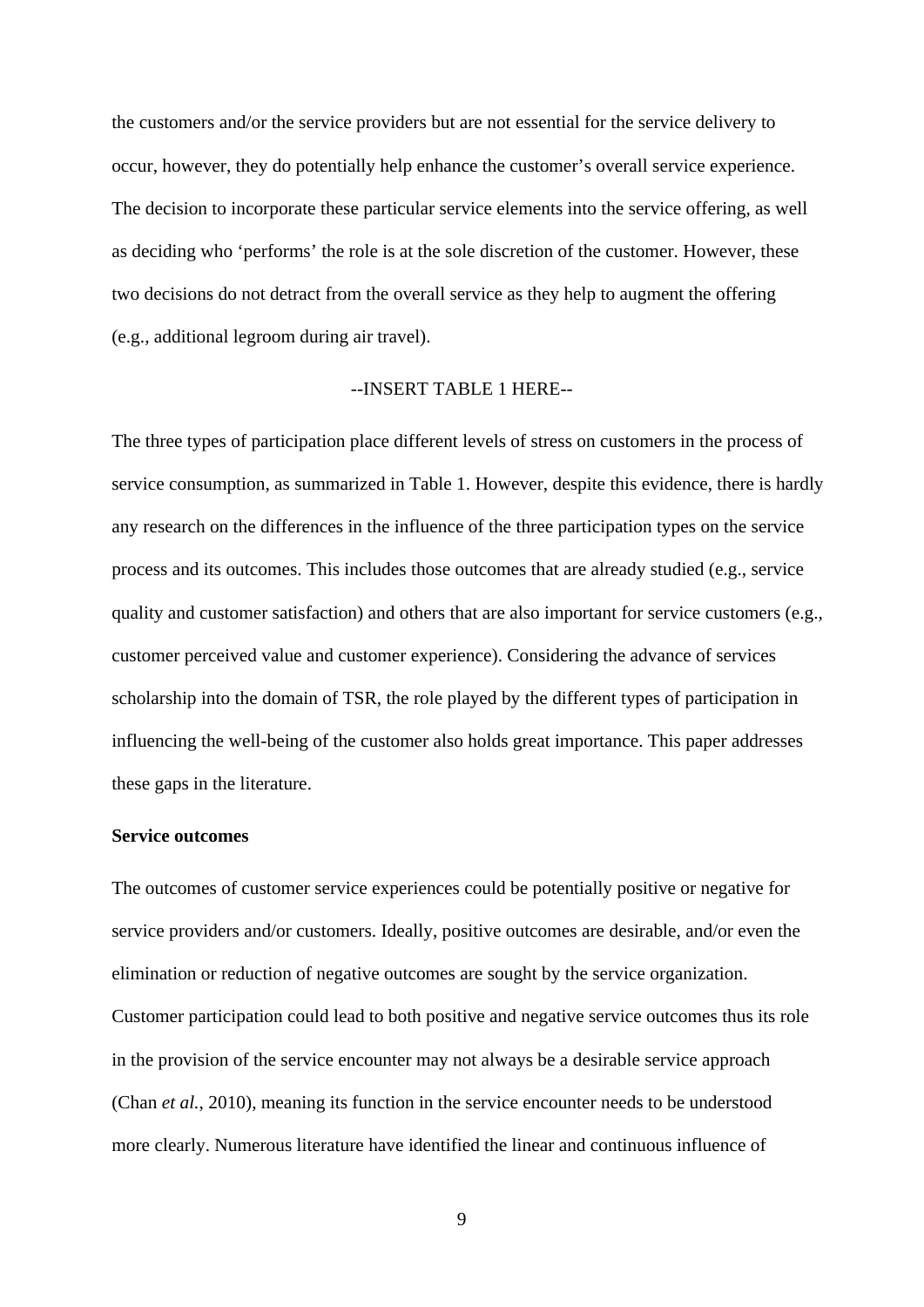customer participation on service outcomes, as presented in Table 2. Also, the relationship between these was identified to be non-monotonic (Dong *et al.*, 2015). Since satisfaction and perceived service quality are the frequently studied service outcomes in customer participation literature (Cermak *et al.*, 1994; Ennew and Binks, 1999; Claycomb *et al.*, 2001; Auh *et al.*, 2007; Ofir *et al.*, 2009; Gallan *et al.*, 2013; Dong *et al.*, 2015) we also consider these two variables as critical service outcomes resulting from the various forms of customer participation. However, since previous works related to the differential influence of the three types of participation on these and a wider range of important service constructs has not previously been conceptualized in literature, their impact is subsequently modeled herein.

Customer satisfaction is conceptualized as the emotional state of a customer on the evaluation of an interaction experience combining the customer's affective and evaluative aspects of the service encounter (Oliver, 1997). Perceived service quality is considered as the global judgment or attitude towards the service encounter based on customers' beliefs about the service (Parasuraman *et al.*, 1988). Both customer satisfaction and perceived service quality are important and useful indicators of firm performance and hence included in the model. Table 2 presents the relationship that customer participation has with satisfaction and service quality.

### --INSERT TABLE 2 HERE--

To date, studies on customer participation have focused on service outcomes such as satisfaction, service quality, productivity, performance, etc. However, there is little evidence regarding the influence of customer participation on service outcomes from the perspective of the customer in terms of their combined experiences towards, and perceived value of the service offering. Hence, in this paper, we attempt to incorporate these outcomes into our proposed model to help better understand the influence of participation. Customer value is depicted as the outcome of the total evaluation of the utility of a product/ service by the customer based on their perception (Zeithaml, 1988; Woodruff, 1997; Verma and Plaschka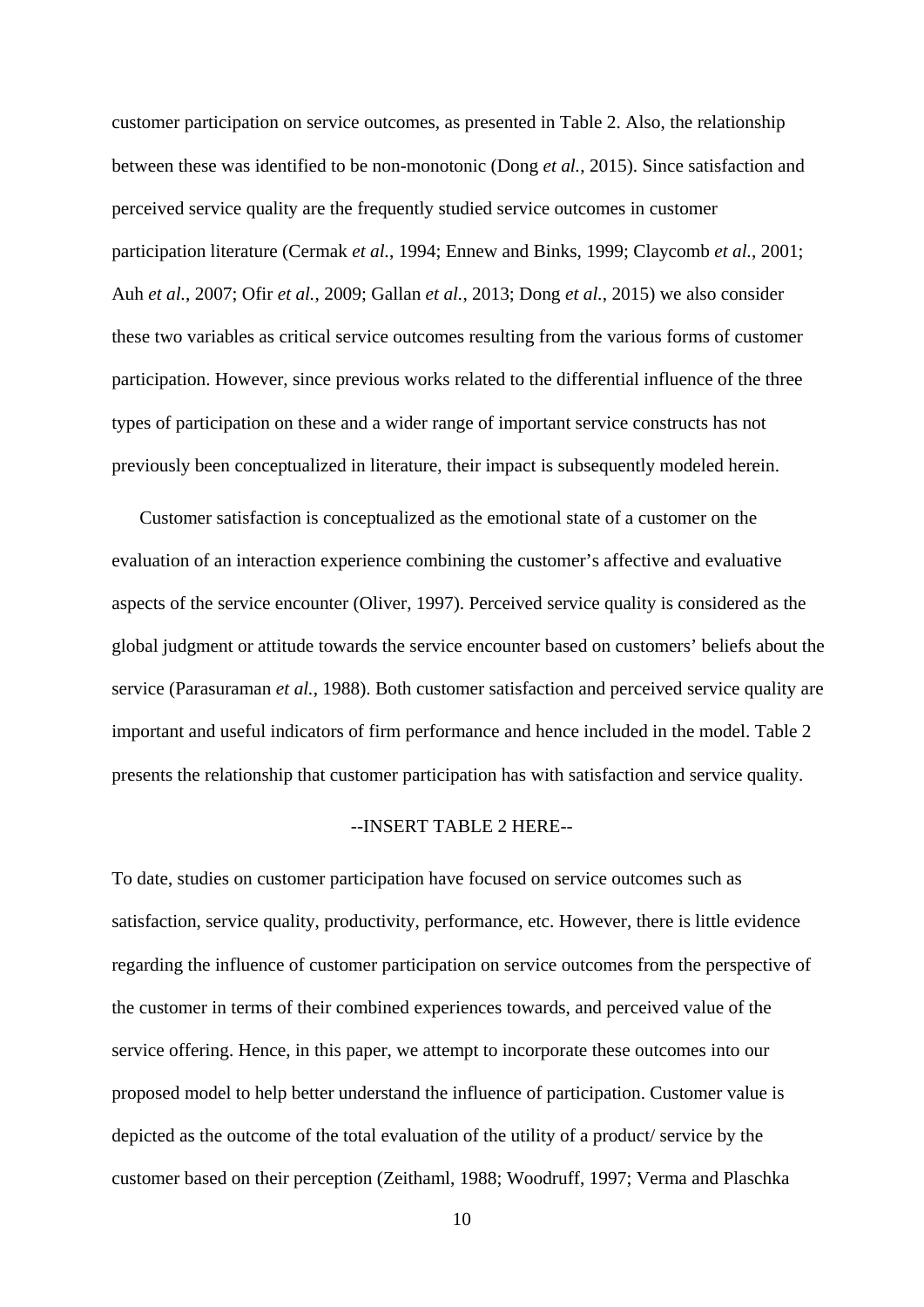2003). Customer experience is conceptualised as the customer's subjective response or assessment of all attributes based on their direct and indirect interaction between the firm and the customer (Lemke *et al.*, 2011; Klaus and Maklan, 2012).

Customer participation is part of a journey that customers go and thus comprises a distinct set of processes encountered by the customer. Typically, when the customer participates in a service encounter, they enter the servicescape in an attempt to get a service delivery. For such delivery to happen, all customers must embark upon this service journey and in doing so are confronted by a service offering that potentially comprises various levels of participation which in turn may affect their current physiological or psychological state of well-being. We postulate that the nature of these 'participation episodes' potentially influences their perceptions about service outcomes. In the current paper, we depict this customer journey in terms of the nature of the participation process they are faced with, thus for every customer the individual type of participation, the nature of activities (essential, not essential) and the actors (customers, employee) potentially varies. Such variation has a differential influence on the customer throughout the journey - affecting their well-being and in turn service outcomes.

#### **Task-related affective well-being**

Well-being comprises a holistic construct comprising of moods and emotions (Schwarz and Clore, 1996), happiness (Diener and Lucas, 1999), life satisfaction (Ryan *et al.*, 2008) in addition to physical and mental elements. Subjective well-being of an individual is conceptualized as the degree to which individual experiences positive or a negative affect during their life (Diener *et al.*, 1999; Zhong and Mitchell, 2012). This is reflected in the current priorities in the domain of TSR that emphasizes the need for researching and better understanding services that improve and transforms the lives of customers thus gaining ongoing interest of scholars (Sirgy and Lee, 2008; Rosenbaum *et al.*, 2011; Anderson *et al.*, 2013). TSR literature facilitates understanding the importance of well-being in service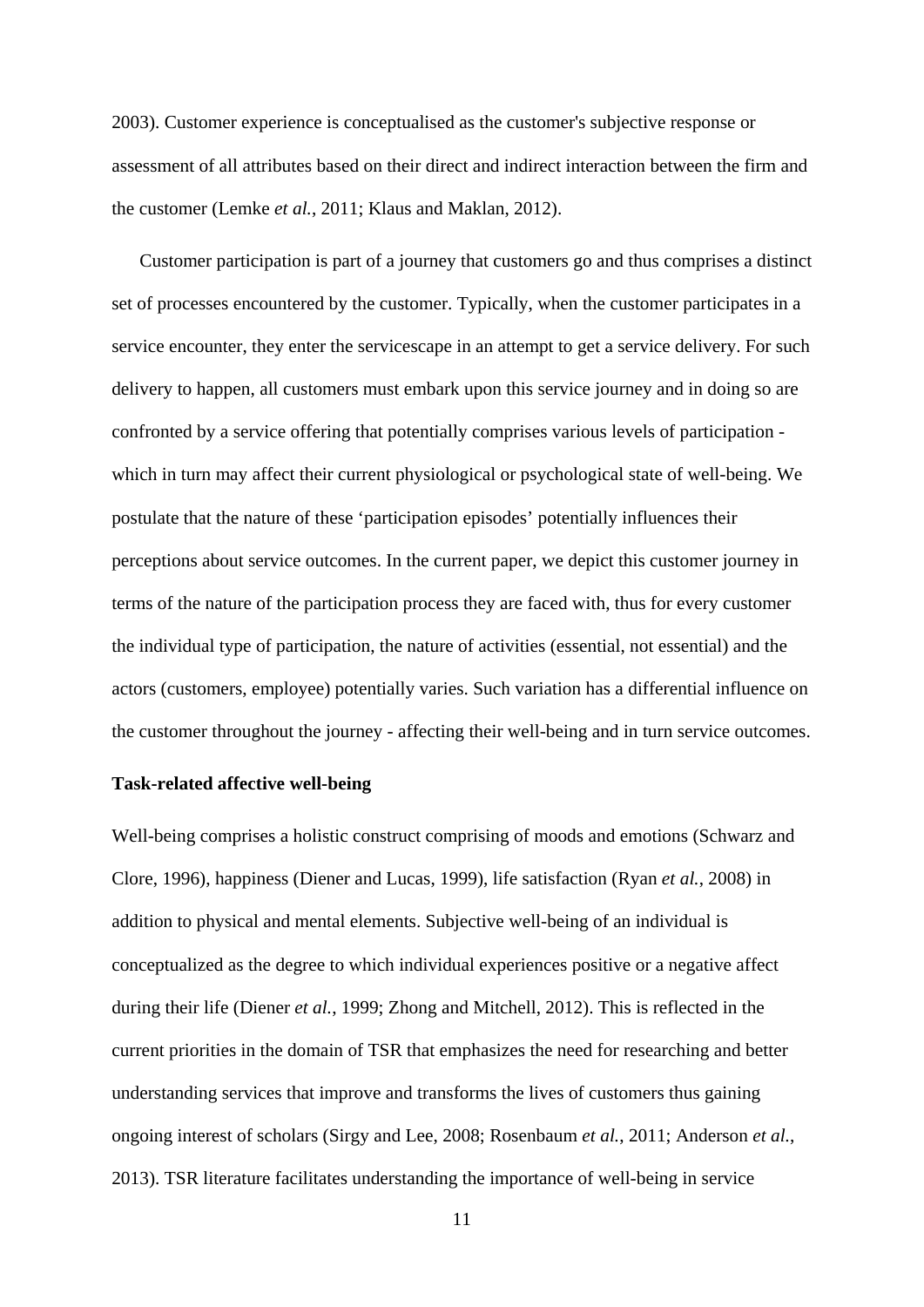contexts because it is conceptualized to investigate the relationship between service experiences and individual well-being (Anderson, 2013).

The major goal of TSR is to explore and examine well-being implications of services, and this domain is aptly defined as "the integration of consumer and service research that centers on creating uplifting changes and improvements in the well-being of consumer entities: individuals (consumers and employees), communities and the ecosystem" (Anderson *et al.*, 2013, p.1204). TSR highlights the central roles of individual well-being during service encounters (Anderson and Ostrom, 2015) because the customers' continuous interaction with services may affect their well-being positively or negatively. Hence, our study draws directly upon the underlying theme of TSR paradigm to explain the central role played by well-being during the service encounter; one that is potentially typified by a customer journey involving the different types of customer participation. Since various constructs mediate the influence of customer participation on service outcomes, such as value creation of customer and employees (Chan *et al.*, 2010), service attribution (Chen, 2018), among others, we postulate that well-being also plays a central role in the link between participation and a range of service outcomes.

Conceptually, well-being is approached by two traditions, hedonic and eudaimonic in the literature. The concept of hedonic well-being is based on sensory pleasure whereby positive emotions and better life satisfaction leads an individual to experience happiness (Kahnemann *et al.*, 1999; Diener *et al.*, 1999; Carruthers and Hood, 2004). Hedonic experiences are transitory in nature and help to increase the well-being of an individual temporarily (Deci and Ryan, 2008). On the other hand, eudaimonic well-being embodies life's purpose (Ryff and Singer, 2000; Deci and Ryan, 2008) where the individual utilizes their full potential and achieve improvement.

Zhong and Mitchell (2012) identified the significant influence of subjective well-being on the consumption process. Moreover, TSR suggests that well-being could be important in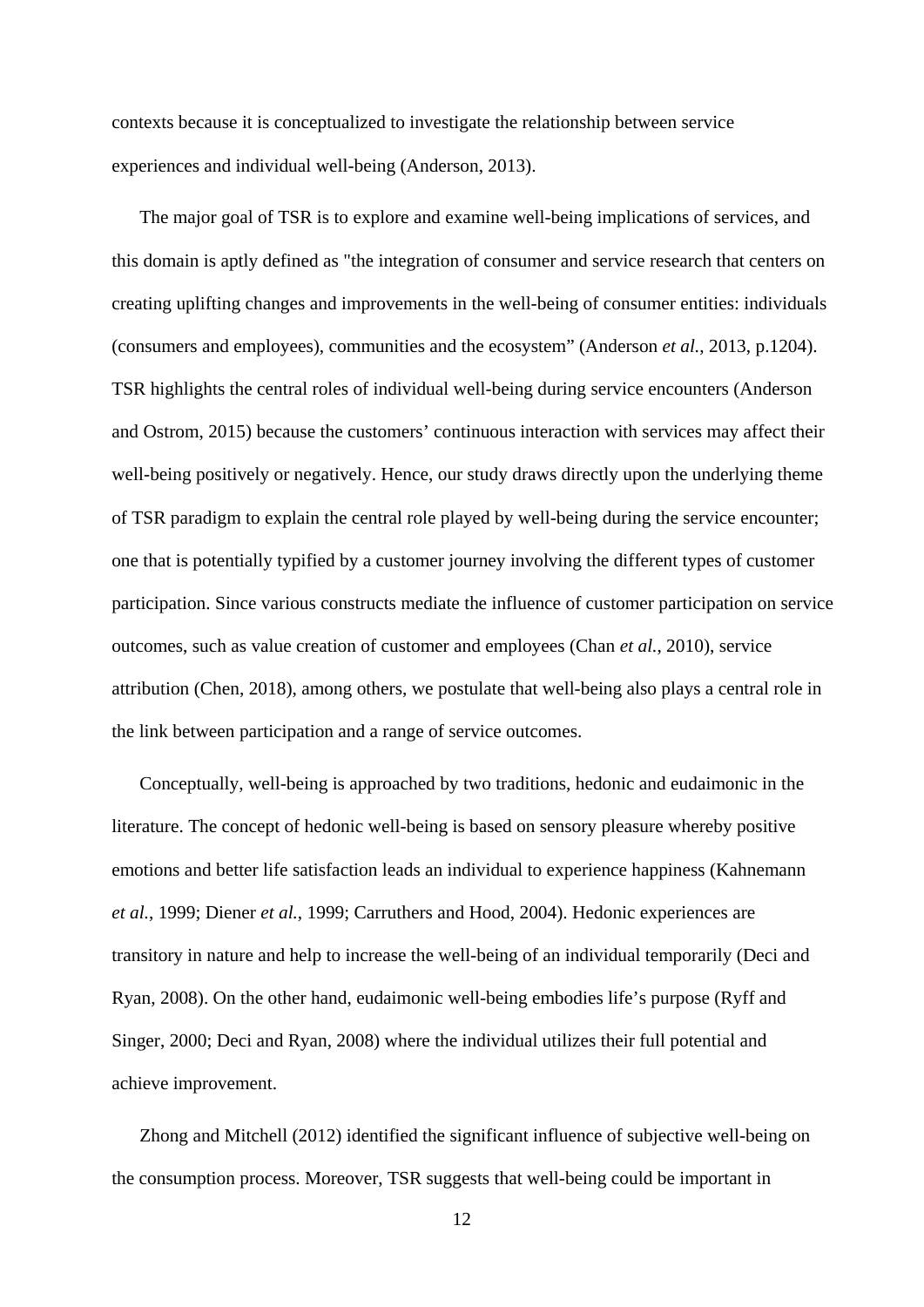every type of service context, but to date the attempts to conceptualize the role of the construct in service encounters comprising the various forms of participation is limited. Hence, in this paper, we decompose participation into its constituent parts and consider their impact on well-being as well as how that impacts service related outcomes. As participation types reflect the customers' tasks in hand that could impart or trigger events impacting the well-being of the person influencing their service outcome, we depict well-being from the perspective of task-related affective well-being (TR-AWB). Next, we discuss all the constructs used in our proposed conceptual model.

# **Conceptual model development**

The paper focusses on conceptualizing the influence of different types of customer participation on salient service outcomes and the role played by the customer's task-related affective well-being (TR-AWB) on these outcomes. It also encapsulates the role played by customer-specific (customer knowledge) and firm-specific (task complexity) factors on the proposed *participation-task related affective wellbeing-service outcome* link. In order to do this several theories were reviewed and incorporated herein to help explain the conceptual model (Figure 1). Based on this body of literature a number of propositions showing the interrelationships between constructs are offered.

#### --INSERT FIGURE 1 HERE--

#### **Customer participation and service outcomes**

The impact of the three types of participation (i.e., mandatory, replaceable, and voluntary) on both customer well-being and critical service outcomes is proposed herein to be different from each other; thereby justifying the need to conceptualize customer participation as being multi-faceted in order to tease out these variations. We depict these service outcomes to comprise service quality and customer satisfaction, customer value, and customer experience.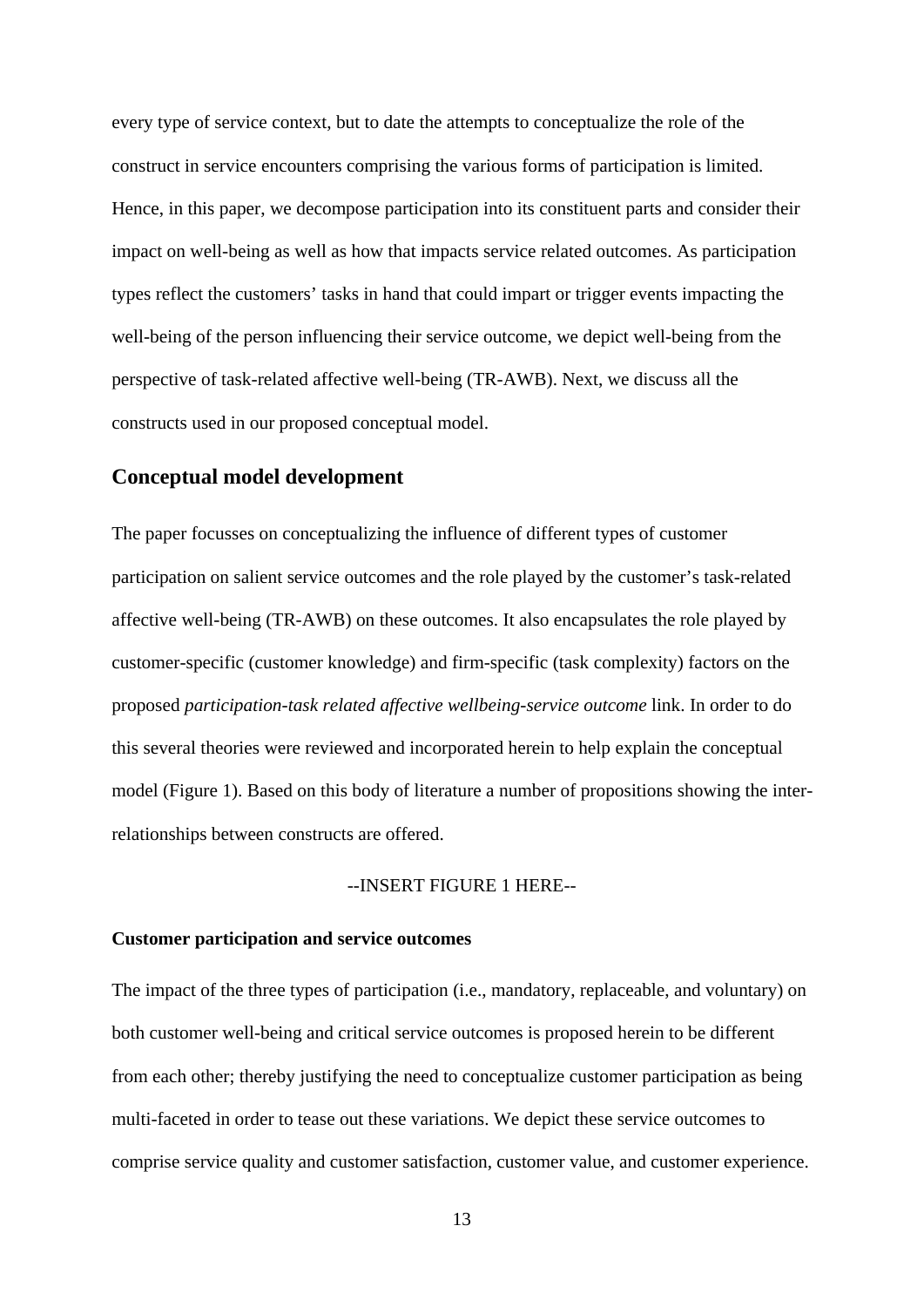Reactance theory (Brehm, 1966) helps to understand the differential influence of participation types on all four of these service outcomes. Reactance theory is social psychological in nature that helps explain the reaction of an individual when their freedom to choose is restricted (Brehm, 1966). When there is a threat against an individuals' freedom to engage in a specific behaviour, the threatened behaviour becomes more attractive. Under any specific situation, two conditions arise and must be satisfied for reactance to occur, namely: (a) an individual must assume a measure of freedom to act, and (b) there must be some threat imposed upon that freedom (Lessne and Venkatesan, 1989).

Typically, from the reactance theory perspective mandatory participation greatly affects the customers' freedom to act during a service encounter as they need to undertake this form of activity to experience the service encounter but have no choice in the matter. By posing a threat to their freedom to act (i.e., restrict choices) this in effect means mandatory participation is the least attractive option to the customer when compared to replaceable participation as the latter comprises more customer freedom, due to it also being potentially performed by the service employee. From a reactance theory perspective, the most attractive action needed to be performed by the customer is voluntary participation as this represents complete freedom of choice. Hence, we posit that customers would perceive voluntary participation better than replaceable participation followed by mandatory participation.

*P1.* Customer participation has a positive impact on service outcomes, and the effect is greater for voluntary participation followed by replaceable and mandatory participation respectively.

#### **Customer Participation, Well-Being and Service Outcomes**

To conceptualise the influence of customer participation on task-related affective well-being (TR-AWB) we draw support specifically from self-determination theory (SDT) (Ryan and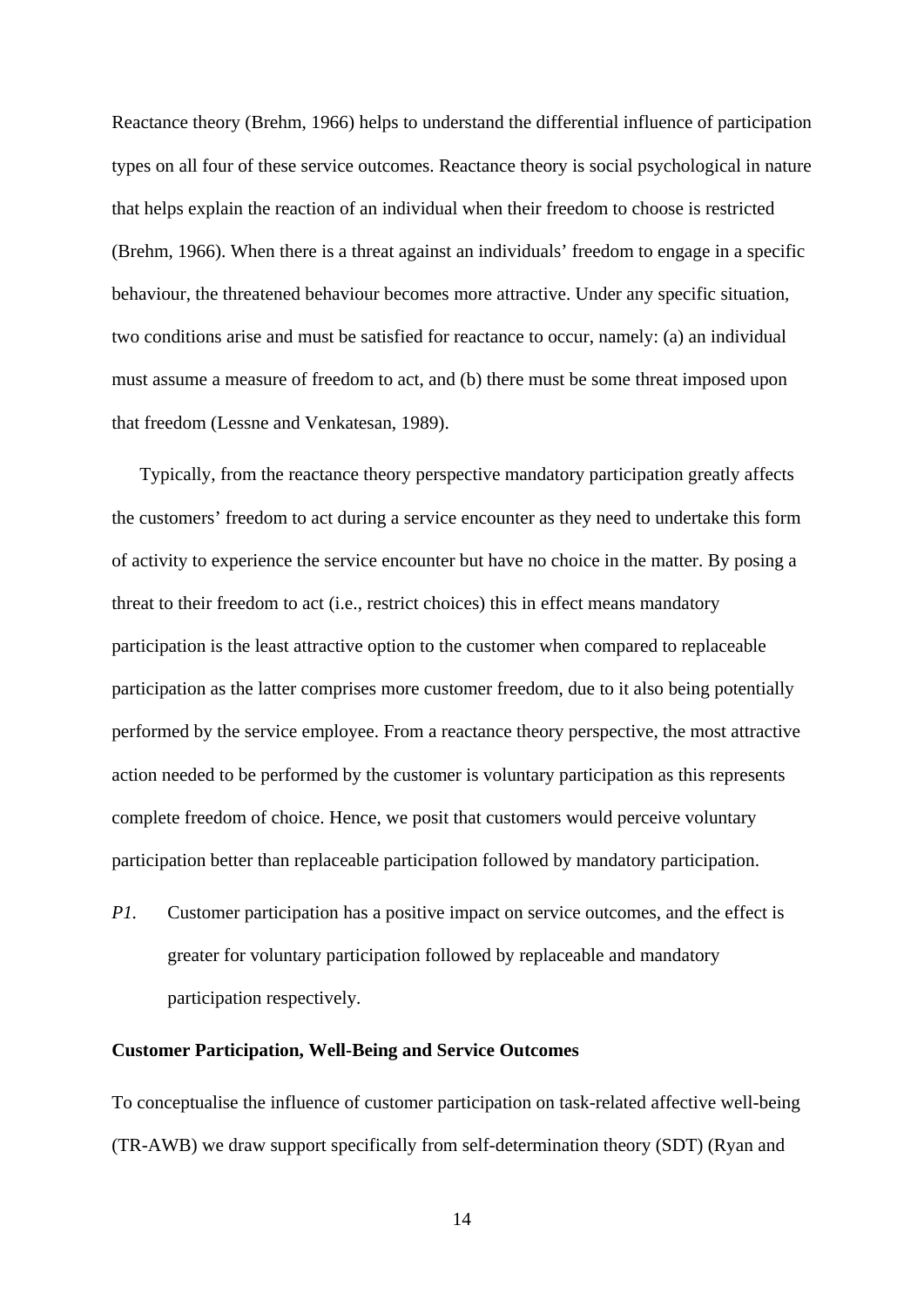Deci, 2000) and the framework offered by McColl-Kennedy *et al.* (2017) on the elicitation of emotions on the service experience. According to Ryan and Deci (2000), SDT is a well thought out organismic theory of motivation and well-being. It assumes individuals have predispositions to grow, master challenges, and integrate new experiences into a coherent sense of self thus "humans are active, growth-oriented organisms who are naturally inclined towards integration of their psychic elements into a unified sense of self and integration of themselves into social structures" (Deci and Ryan, 2000, p.229). SDT identified that individuals have innate psychological needs that upon satisfying/thwarting can enhance or diminish motivation, mental health and well-being (Ryan and Deci, 2000).

SDT suggests a similar underlying mechanism for both motivation and well-being (Deci and Ryan, 1985) and through that scholars were able to articulate the theory of psychological needs that form the underpinning of personal growth, integrity, and well-being (Deci and Ryan, 2000). Deci and Ryan (2000) suggest that when basic needs (i.e., physiological and psychological) are satisfied this stimulates well-being and if not satisfied, potentially leads to ill-being. These needs comprise of autonomy, competence, and relatedness (Levesque *et al.*, 2004). During customer participation, customers experience self-endorsement and discretion in their behaviour and take an internal locus of control from the perspective of attribution. Since customers participate out of genuine interest and needs, it promotes a sense of autonomy and freedom. While participating in the process and journey related to service creation, customers exercise, maintain and enhance their capabilities to adapt to a complex environment. Hence, when the customer feels confident in their behaviour that would help to further encourage a sense of competence in their ability to perform their role in the service. By participating in the service, customers also feel connected to others, and, when the customer experiences these particular psychological attachments it acts to boost their sense of relatedness (Engstrom and Elg, 2015; Gong *et al.*, 2016). By adopting Ryan and Deci's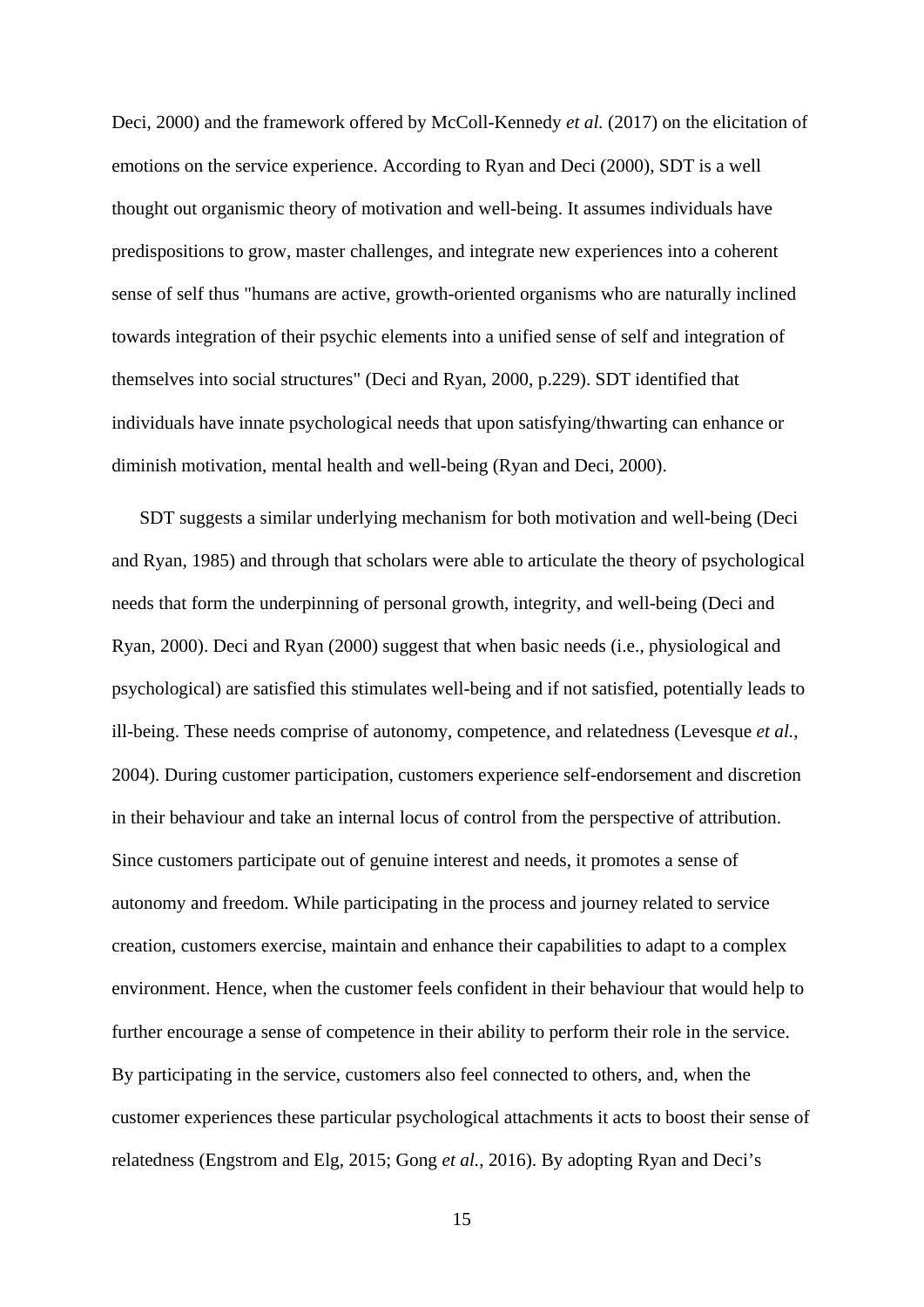(2000) self-determination continuum, Engstrom and Elg (2015) were thus able to demonstrate the taxonomy of participation based on motivation to help show the influence of customer participation on well-being.

In a more recent study, McColl-Kennedy *et al.* (2017) have conceptualized the influence of events on emotional well-being of the customer in a healthcare service context. Their framework suggests that a 'trigger event' can lead to a dynamic series of subsequent emotional experiences, represented as sub-events comprising emotional relevance. This set of events triggers a potential suite of discrete (positive and/or negative) emotions that are likely to be short-term and transient in nature, and these can influence well-being during the customer's participation journey that would be experienced during the service encounter. Hence, we propose that:

*P2a.* Customer participation has a positive impact on task-related affective well-being TR-AWB), and furthermore the effect is greater for voluntary participation followed by replaceable and mandatory participation respectively.

The information processed from the well-being of the customer helps in making judgements (Schwarz, 2012). Feelings as information theory (FIT) is one of the most influential explanations for the cognitive consequences of the affect (Schwarz and Clore, 2003). According to Schwarz and Clore (1996), FIT helps to better explain the role of experience, cognitive and somatic components of feelings in making judgements. The experiences component of feelings includes affective experience (e.g., emotions and moods), bodily experience (e.g., hunger, pain, psychological arousal) and cognitive experience (e.g., metacognitive experience of accessibility, processing fluency). The cognitive component explains the storage and access of these experiences, based upon an individual's memory of previous events. The somatic component reflects the feeling of body movements processed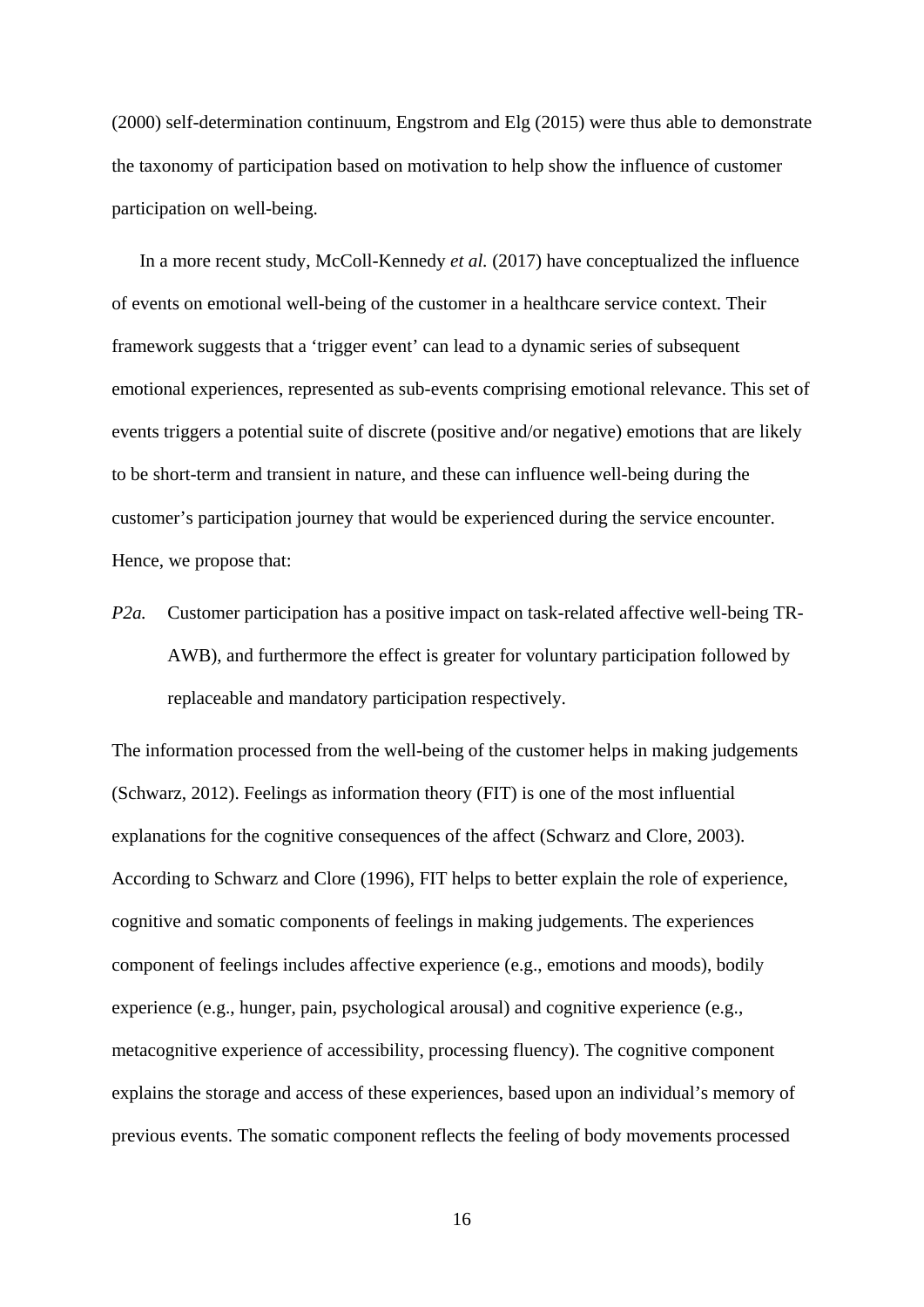for judgements. Hence, the theory assumes feelings act as a potential source of information to enable an individual in the judgement process.

Therefore, by considering FIT as the lens to view the process of customer participation during a service encounter, this theory helps to better explain the impact that the level and nature of their feelings of well-being play when making judgments about potential service outcomes. Typically, when a customer participates in a service encounter the direct effect of their moods, emotions, metacognitive experiences and bodily sensations help temper the customer's judgement accordingly. Thus, based on the positive judgement of well-being, the service outcomes are most likely to be considered positive whereas the negative judgement of well-being impacts the service outcomes adversely. Hence, this study draws upon FIT to explain the linkage of TR-AWB on various service outcomes, in addition to the influence of customer participation on service outcomes. Hence, we propose:

*P2b.* Task-related affective well-being has a positive effect on service outcomes.

Based on the above discussion, we argue that TR-AWB is theoretically supported to mediate the influence of participation on service outcomes. TR-AWB comprises affective, mental, and physical well-being of the customers that occurs during their service experience, facilitated by one or more of the forms of participation. Our depiction of TR-AWB as a mediator draws on previous work in OB/HR areas that similarly show employee well-being as a mediator between management practices and organisational performance (Wood *et al.*, 2012), as well as intervening between internal service quality and employee performance (Sharma *et al.*, 2016). Introducing TR-AWB as a mediator in a consumer research setting is a major contribution because it looks beyond the more commonly displayed roles of TR-AWB as being antecedent (Zhong and Mitchell, 2012) and/or an outcome (Devezer *et al.*, 2014; Zhong and Mitchell, 2010) based construct. Hence, we propose: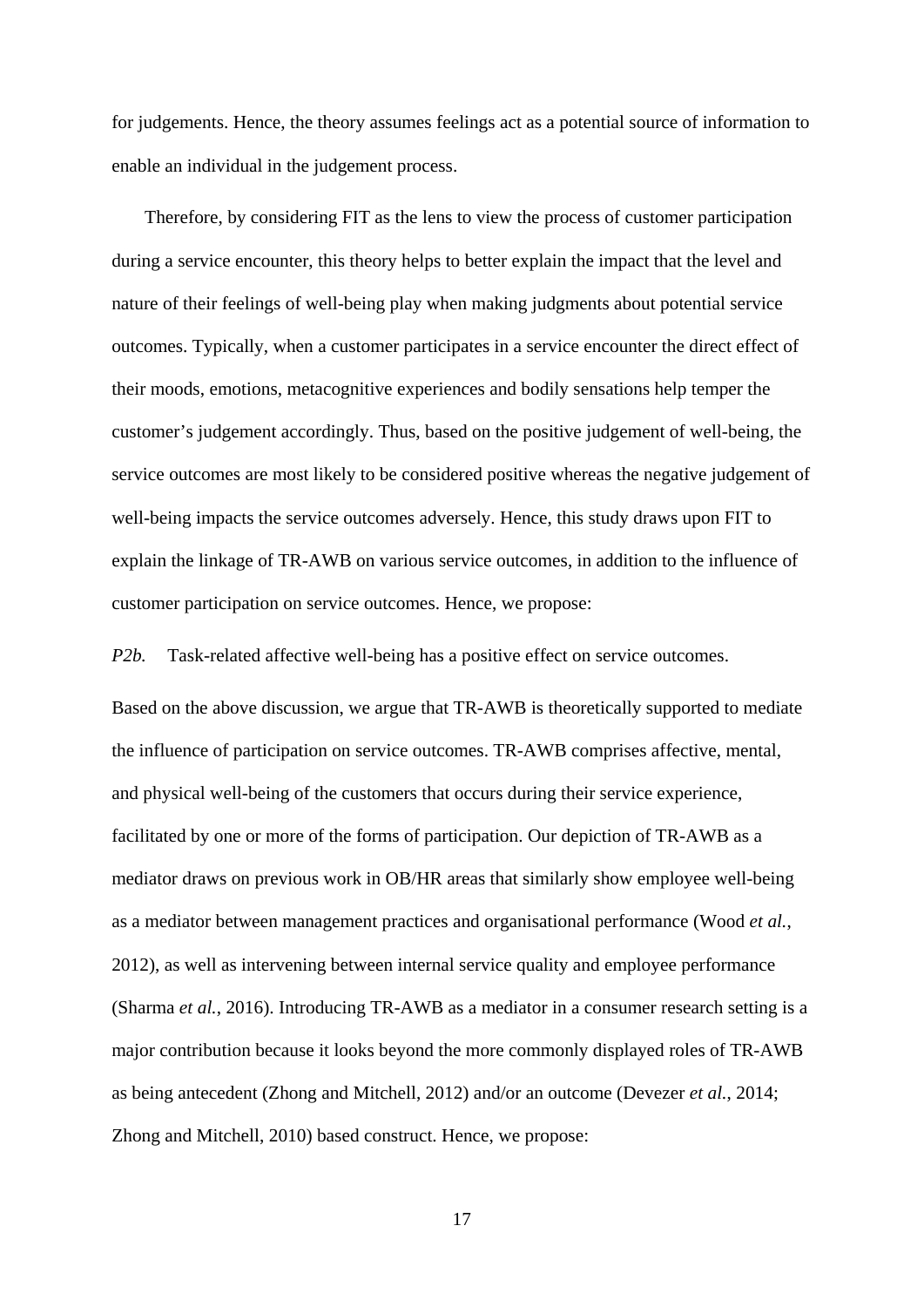*P2c.* Task-related affective well-being (TR-AWB) partially mediates the positive influence of customer participation on service outcomes, and the effect is greater for voluntary participation followed by replaceable and mandatory participation respectively.

#### **Customer knowledge and task complexity**

Prior research shows that participation is a process in which the degree of a consumers' participation readiness (Dong *et al.*, 2015), and service output (Dong and Sivakumar, 2015) were considered as the moderators in the relationship between customer participation and service outcomes. Also, power distance (Chan *et al.*, 2010), individualism/ collectivism (Chan *et al.*, 2010), self-efficacy (Chen, 2018), among others were considered to moderate the mediated path between customer participation and service outcomes. Since several factors are shown to influence the relationship between participation and service outcomes, we propose herein that both a customer-specific (i.e., customer knowledge) and a firm-specific (i.e., task complexity) moderator will also play a role in influencing the link between customer participation and service outcomes. We argue that elevated (or limited) previous customer knowledge about what to do during a service encounter helps (or hinders) participation in the service encounter, whereas task complexity reflects the service design that is 'controlled' by the firm and this can either enhance or thwart the participation process.

This premise we make is also based upon previous literature. Typically, customer knowledge is a customer-specific factor and conceptualized as perceived knowledge of the customer regarding the service encounter, enabling them to participate effectively (Chiou *et al.*, 2002; Meuter *et al.*, 2005). Bowen (1986) explains ways to improve customer participation by providing more awareness or knowledge from a human resource perspective. Based on the self-efficacy theory (Bandura, 1977) better knowledge about the service will enhance the customer's beliefs in their innate ability to process and achieve the goal of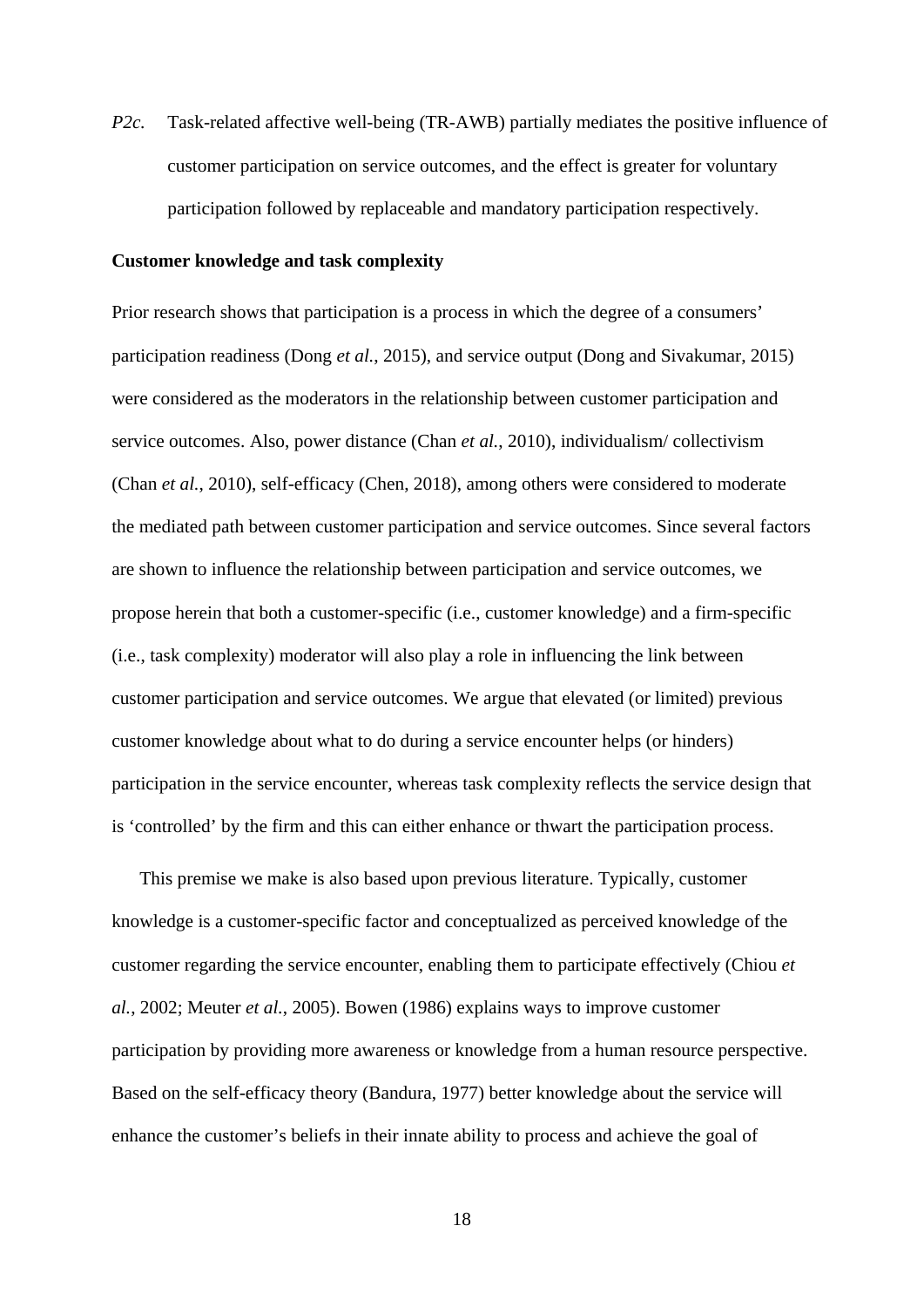performing the service effectively to the customer's satisfaction. Hence, we propose that customer knowledge has a positive influence on service outcomes, as follows:

*P3a.* Customer knowledge has a positive effect on service outcomes.

We use elaboration likelihood model (ELM; Petty and Cacioppo, 1986) to argue that the strength of the relationship that customer participation has on TR-AWB and service outcomes will be moderated by the level of customer knowledge (high vs. low). The ELM framework helps explain how persons organize, categorize and understanding persuasive communications, meaning the impact of customers to participating in the service encounter is also contingent on their prior knowledge of what needs to be done, and to do it. Under the guise of ELM, the extent of such knowledge determines the route of processing available information at the point of the service encounter, and this can be either central or peripheral in nature. A central route results when an individual gives thoughtful consideration to the merits of information available, suggesting prior knowledge of what is expected during the encounter, whereas the peripheral route results from a simple cue without scrutinizing the merits of available information (p. 125).

This means that when customer knowledge is high about what to do and how to do it, the processing of knowledge is likely to take place via the central route. Conversely, if their knowledge regarding the service and associated role to play is low, the processing will take a peripheral route; and, hence potentially reduce the strength of proposed relationships (P1 & P2a) in the model. A high customer knowledge/ central processing route is completely based on the information in hand leading to an increase in the strength of these two relationships. On the other hand, a low customer/ peripheral route is based on peripheral service related cues are likely to reduce the strength of these two relationships. Hence, higher customer knowledge will interact with customer participation to influence the TR-AWB and service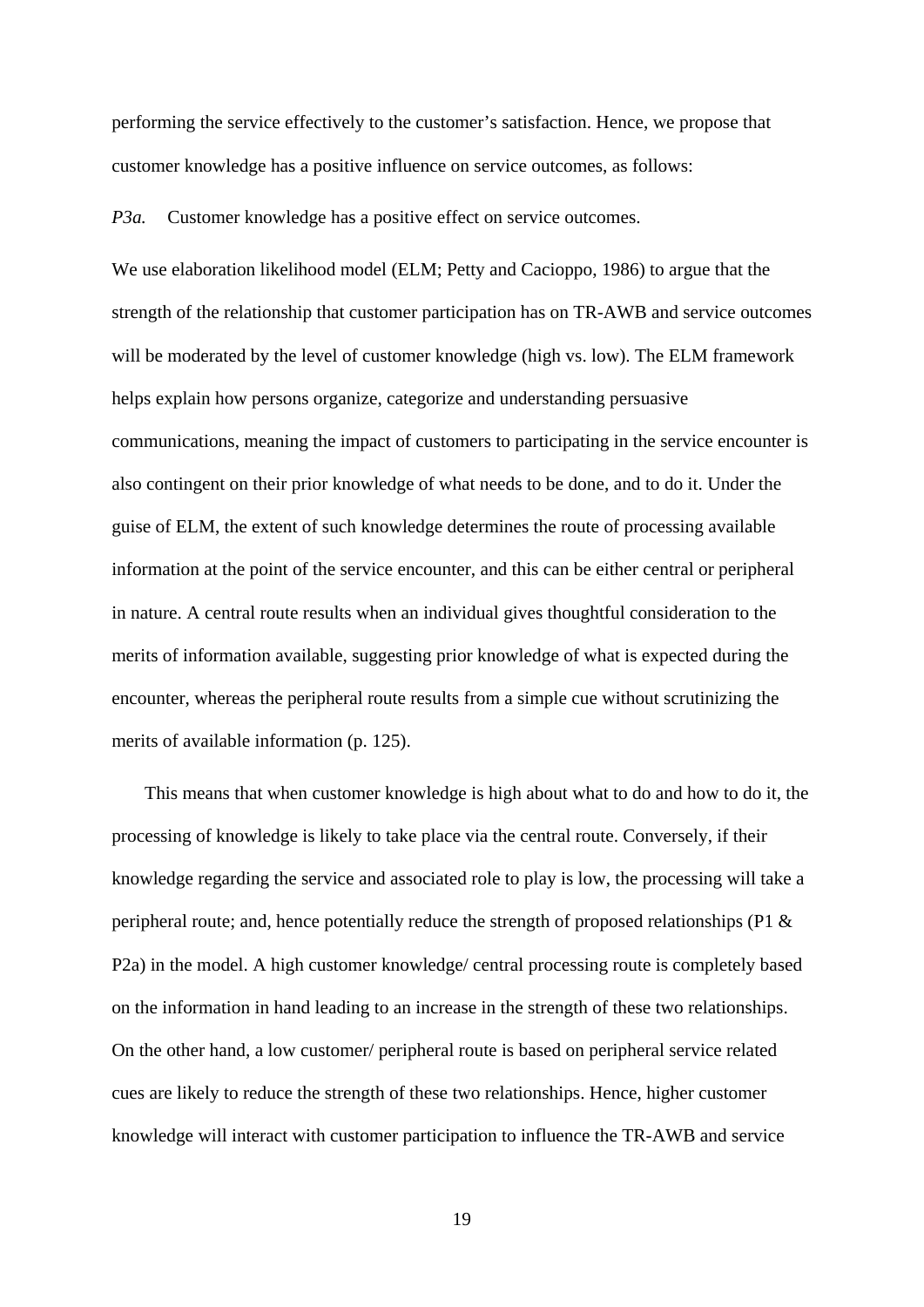outcome positively, whereas a lower customer knowledge will interact with customer participation to reduce its impact on TR-AWB and service outcomes. Hence, we propose:

- *P3b.* The positive effect of customer participation on service outcomes is stronger (weaker) for higher (lower) levels of customer knowledge, and the effect is greater for voluntary participation followed by replaceable and mandatory participation respectively.
- *P3c.* The positive effect of customer participation on task-related affective well-being (TR-AWB) is stronger (weaker) for higher (lower) levels of customer knowledge, and the effect is greater for voluntary participation followed by replaceable and mandatory participation respectively.

In a service encounter, the task at hand facing the customer is very important in considering the nature of their participation because the degree of complexity may influence their how they engage - resulting in a positive or negative impact on the customer's view of service outcomes. This is because task complexity is conceptualised as the degree of difficulty of a task and based on the characteristics of the task such as the psychological experience of the customer and the customer-task interaction (Campbell, 1988). According to social cognitive theory (Bandura, 1977), the customer may choose a simple task over a complex task because the former will lead to a more certain outcome - reducing the risk of failure. As the complexity of the task increases, it influences the service outcome negatively. Hence,

*P4a.* Task complexity has a negative effect on service outcomes.

Based on social cognitive theory (Bandura, 1977) we anticipate the strength of relationship from customer participation towards TR-AWB; customer participation towards service outcomes; and, TR-AWB towards service outcomes will be moderated by task complexity (high vs. low). Task complexity interacts with customer participation; high task complexity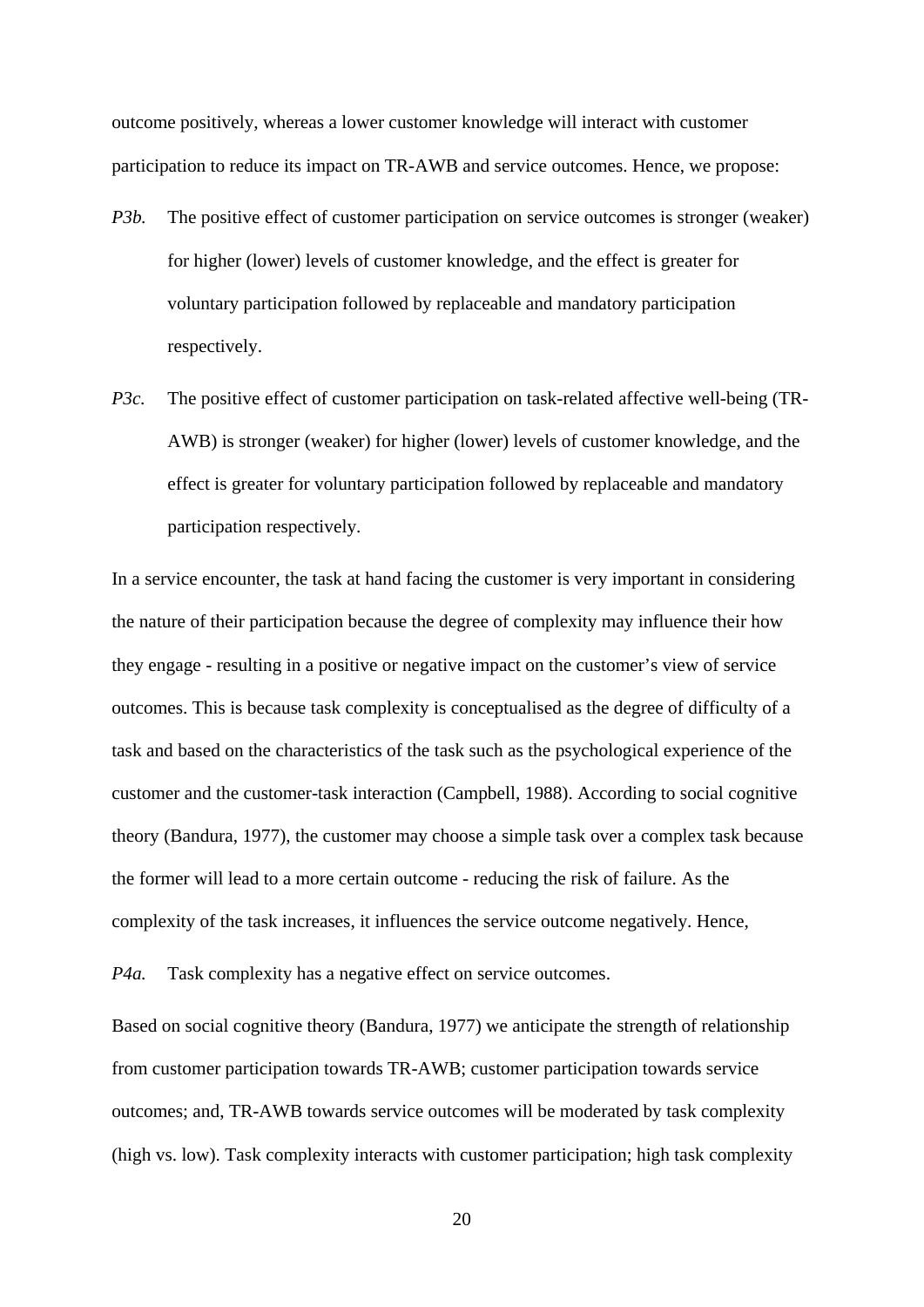will make the participation difficult compared to low task complexity. This is underpinned by Wood (1986) who argues that task complexity is based on information cues an individual needs to process in performing a task. The number of distinct cues an individual must process for successful task completion is the function of task complexity.

Previous literature on task complexity specifies that high task complexity demands more cognitive resource due to the increase in information processing requirements (e.g. Zigurs and Buckland 1998; Speier and Morris 2003; Klemz and Gruca 2003). The cognitive capacity of the individual may be adversely influenced when the information processing exceeds a certain limit, leading to a negative performance (Norman and Bobrow 1975; Kamis *et al.*, 2008). Hence the task complexity is likely to moderate the mediated path of customer participation – TR-AWB – service outcome relationship. Hence, we propose:

- *P4b.* The positive effect of customer participation on service outcomes is stronger (weaker) for lower (higher) task complexity, and the effect is greater for voluntary participation followed by replaceable and mandatory participation respectively.
- *P4c.* The positive effect of customer participation on task-related affective well-being is stronger (weaker) for lower (higher) task complexity, and this effect is greater for voluntary participation followed by replaceable and mandatory participation respectively.
- *P4d.* The positive effect of task-related affective well-being on service outcomes is stronger (weaker) for lower (higher) task complexity.

As previously indicated customer participation is becoming more important in the service industry, playing a critical role in service delivery and associated outcomes. As suggested by the literature, asking the customer to participate in a service encounter may affect their wellbeing; whereby some customers may find it positive while others may not want to participate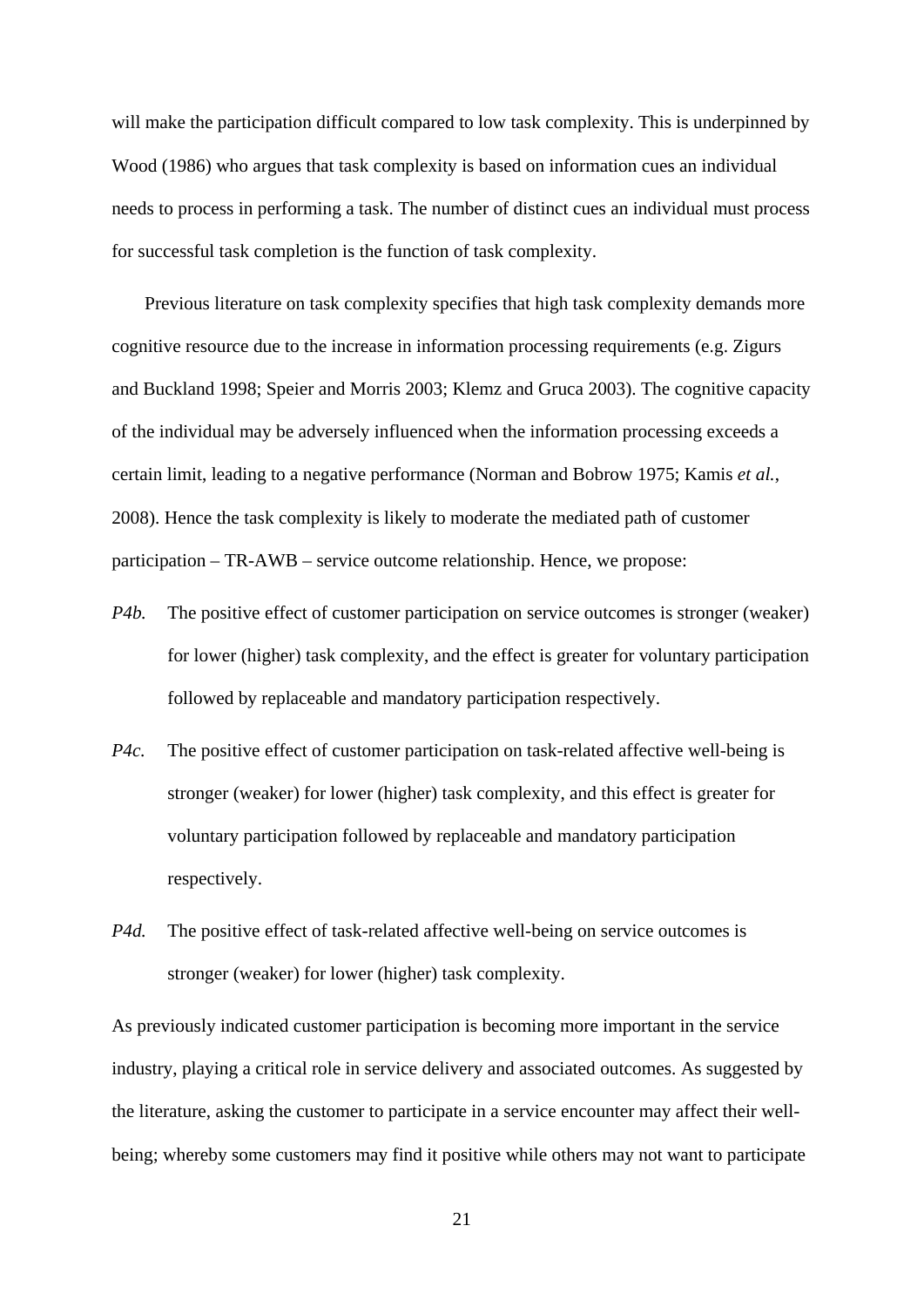and/or even encounter a complex task. Based on the theoretical underpinnings and existing literature related to the topic we articulate and present herein, it is apparent that those constructs identified in our proposed conceptual model play an important role in helping shape customer expectations about the service offering. There are naturally a range of implications for this, and some of these are discussed in the next few sections.

## **Discussion**

This conceptual paper builds on the emergent domain of TSR by specifically investigating the influence of the various types of participation on customer well-being and service outcomes. Whilst prior studies have identified the influence of service outcomes based on the levels of participation in the service relationship, in this article, we consider the influence of mandatory, replaceable and voluntary participation on a suite of important service outcomes. In doing, so we extend the dominant focus on service outcomes, currently reported in the literature, to also consider customer value and customer experience. Moreover, this paper simultaneously investigates the mediating role of task-related affective well-being (TR-AWB) as well as the moderating role of customer knowledge and task complexity on the link between customer participation and the identified service outcomes.

#### **Theoretical contribution**

This paper makes four specific and a number of general theoretical contributions. First, by building on the participation literature related to service outcomes we help to identify the potential influence that each type of customer participation potentially has on a range of service outcomes. In particular, existing literature on customer participation has identified three different types, namely: mandatory, replaceable and voluntary participation (Dong and Sivakumar, 2017). However, since there is no literature conceptualizing the differential influence of the three types of participation on important service outcomes we do this by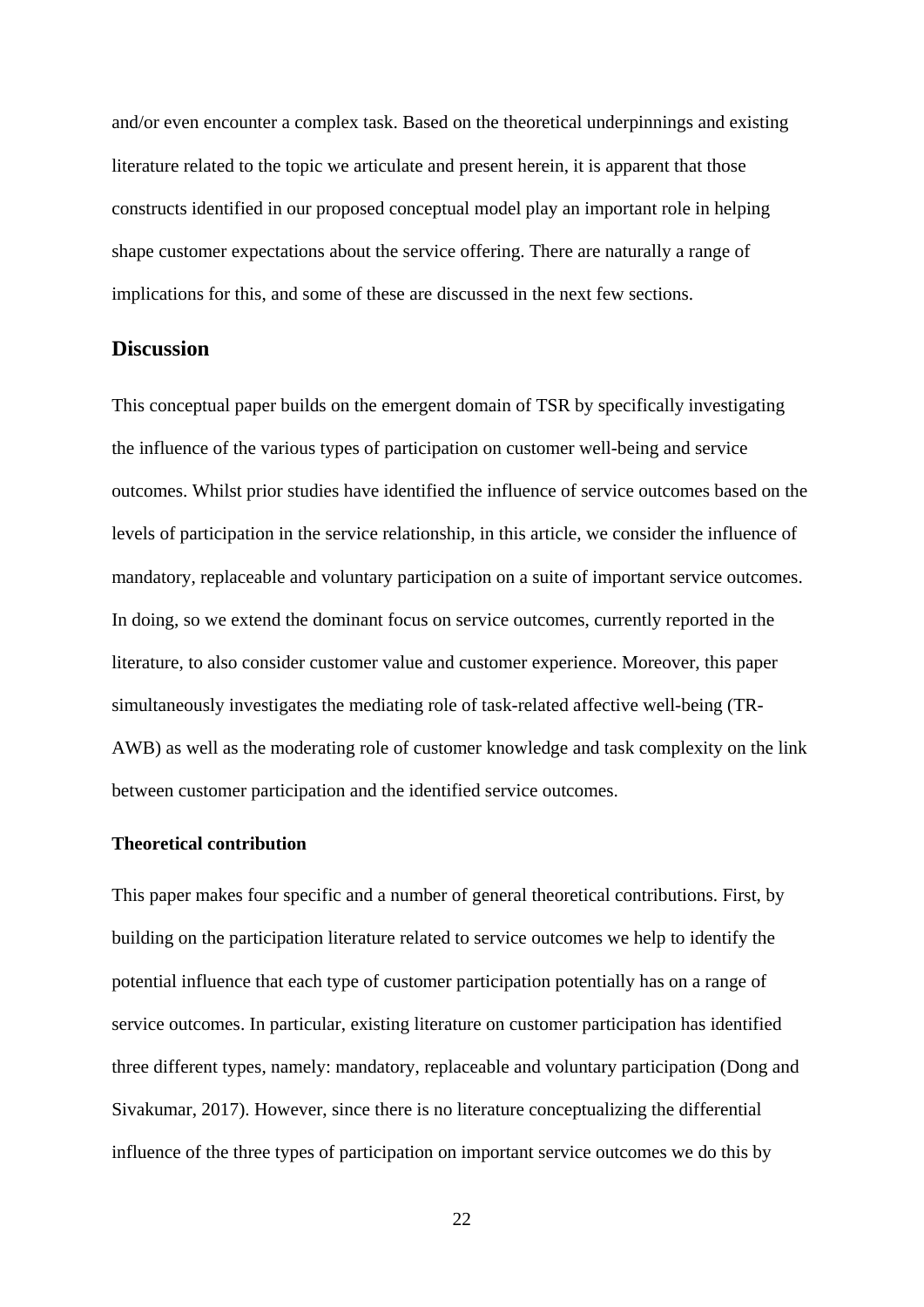showing precisely how participation influences four critical service outcomes (i.e., service quality, customer satisfaction, customer value, and customer experience) differently.

Second, (as identified above) the proposed relationship between customer participation and service outcomes embodies a wider number of service outcomes than those currently depicted in the literature into one concise model. More specifically, we contribute to the existing literature by also including customer experience and customer value as desirable outcomes. Third, the role of TR-AWB as a mediator in the nexus between customer participation and service outcomes enables our depiction of participation to transcend into literature associated with the TSR domain. To the best of our knowledge, this is one of the first studies to investigate the role of TR-AWB in the relationship between customer participation and service outcomes that emanate directly from the service encounter.

Fourth, the inclusion of customer knowledge and task complexity as moderators helps to extend the customer participation and well-being literature. Although existing literature has depicted moderators in that relationship, this study is the first to conceptualize the role that customer knowledge and task complexity plays. Moreover, this study also considers the moderating role of customer knowledge and task complexity in the mediated path comprising the customer participation – TR-AWB – service outcome relationship.

More generally, a contextual contribution is made to the literature by adopted the framework on the elicitation of emotions in healthcare service experience (McColl-Kennedy *et al.* 2017) to show how this can be extended to all service encounters that encapsulate 'trigger events' resulting from the customers' participation, that is performing a task in the value creation process. In a similar vein, FIT and SDT are used to further explain the influence of well-being on service outcomes. The former is used widely in the research related to psychology, personality, education, consumer psychology, but its use is limited in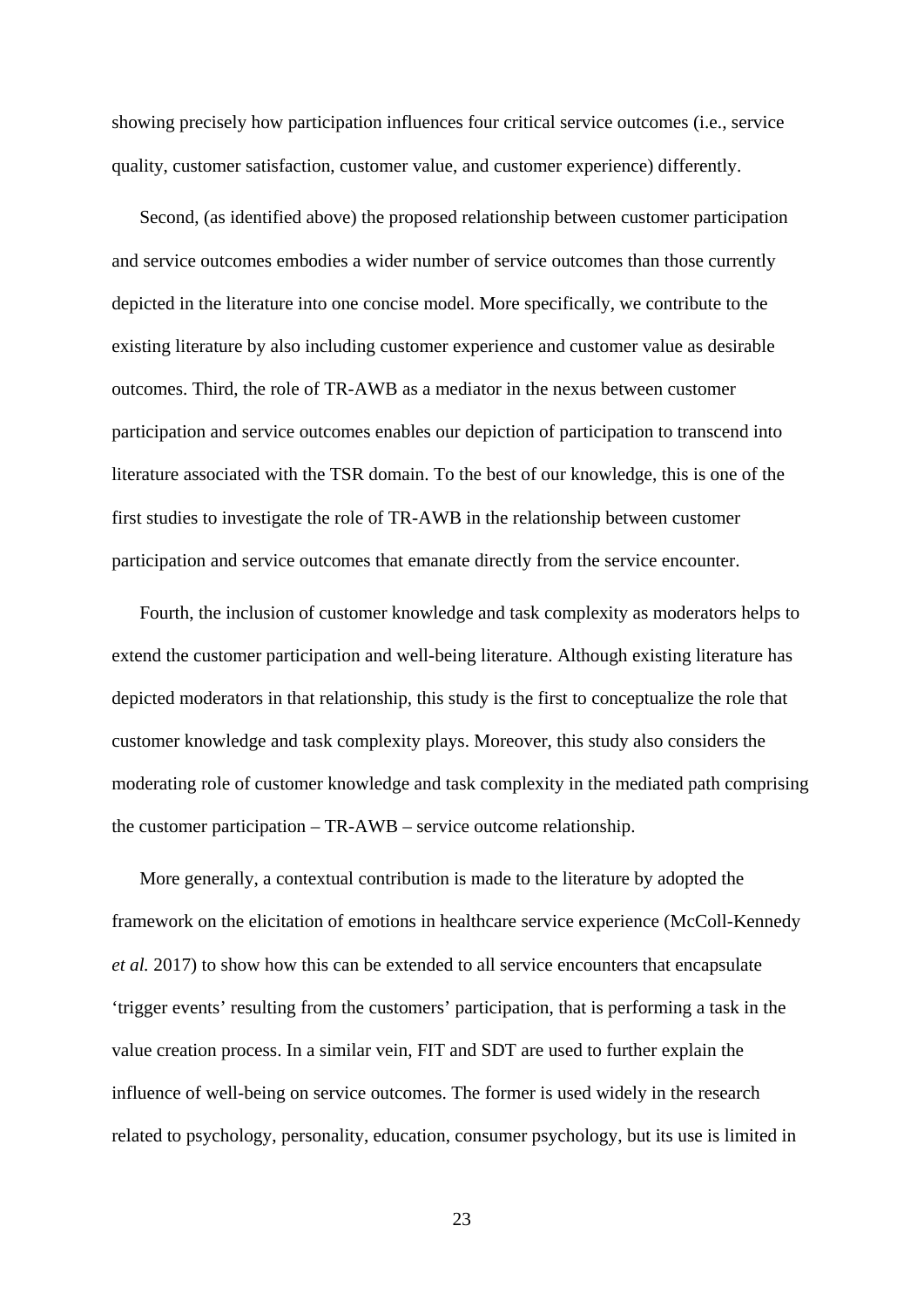services literature. Likewise, SDT is used predominantly in healthcare to explain well-being we make a contextual contribution to both FIT and SDT, within the general services context.

Finally, our theoretical contribution is summarized in 11 testable propositions included in our proposed conceptual model. Based on the SDT and FIT we proposed the mediating role of TR-AWB in the influence of participation on various service outcomes. We also incorporate reactance theory to help conceptualize the influence of three types of participation on the service outcomes. With the help of self-efficacy theory, elaboration likelihood model, and social cognition theory, we posited the influence of moderators on the mediated relationship of customer participation – TR-AWB – service outcomes. Like any study of this kind, the learnings we share poses a number of potential managerial implications and some of these are now discussed prior to suggesting limitations and directions for future research.

#### **Managerial implications**

The proposed model contributes to service manager understanding of how customer participation and well-being potentially impacts their service operations by providing several useful insights that could help enhance value to both the service organization and their customers. By placing focus on the differential influence that various types of participation have on desired service outcomes this research indicates the need for managers to distinguish between the various forms of participation. This is an important managerial mindset to have because differentiating between mandatory, replaceable and voluntary forms is requisite in a modern service environment when service organizations wish to optimise their customer experiences during the service journey. Typically, we reveal those organizations that can categorize services based on the most suitable participation type (for any given customer and service setting) in their suite of offerings will be able to optimise their influence on the customer to help attain desirable service outcomes.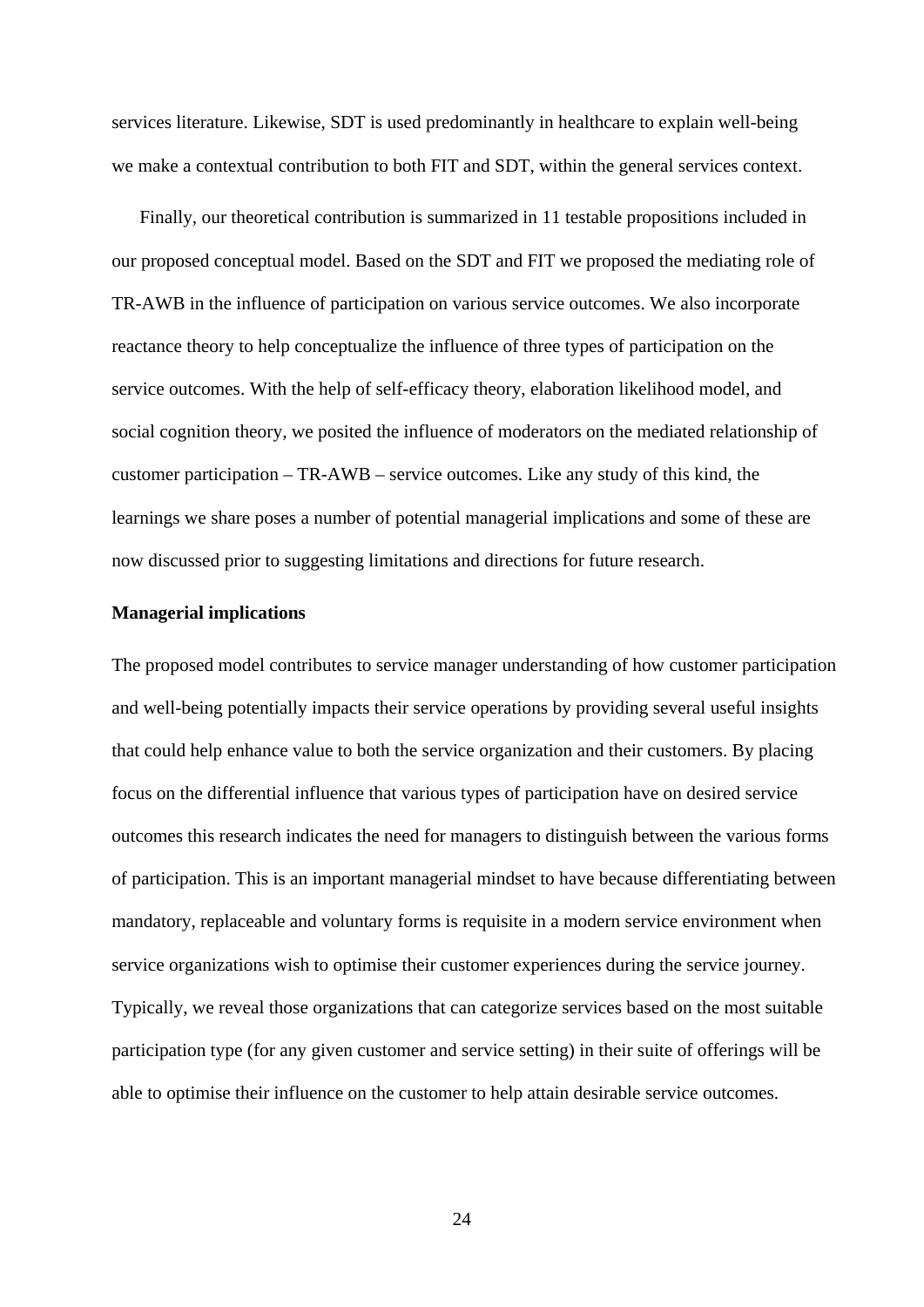Also, if the service organization can recognise the specific nature and level of voluntary participation their customers are willing to undertake themselves during the service encounter, they can better understand how to influence them into taking up more voluntary participation. This uptake can be enhanced further by offering incentives such as loyalty programs, limited access to customer clubs, access to experience special benefits on offer, etc., when customers themselves undertake voluntary tasks. Once the majority of customers adopt a specific task – initially regarded as a voluntary element in the offering - then that task could be easily converted into a mandatory form as the customer becomes more familiar with, and accepting to undertake the task themselves, particularly if doing so enhances their overall service experience.

We highlight the central importance of task-related affective well-being in the process of consuming services and through that its influence on service outcomes; hence, decision makers need to be cognisant of the service conditions leading to improved/diminished wellbeing. Our research depicts well-being to be largely a function of the type of participation customers undertake, meaning that the overall design of the service operation is critical to long-term success. Thus in order to attain and sustain the desired outcomes, and through that elevated levels of organizational profitability, service organizations must concurrently cater to customers that are willing to take the responsibility to participate from those that are not. In a nutshell, this potentially means initially minimising mandatory participation (as far as practicable) at the expense of providing their customers with replaceable and voluntary participation options during the critical service encounter. The key challenge facing managers then is how to encourage more customer to engage in tasks and/or 'convert' their customers into those willing to undertake more tasks in the voluntary and replaceable forms of participation, rather than simply engaging service staff to do it for them.

This is important for service managers to understand because when their customers gradually become accustomed to experiencing participation for themselves (this could be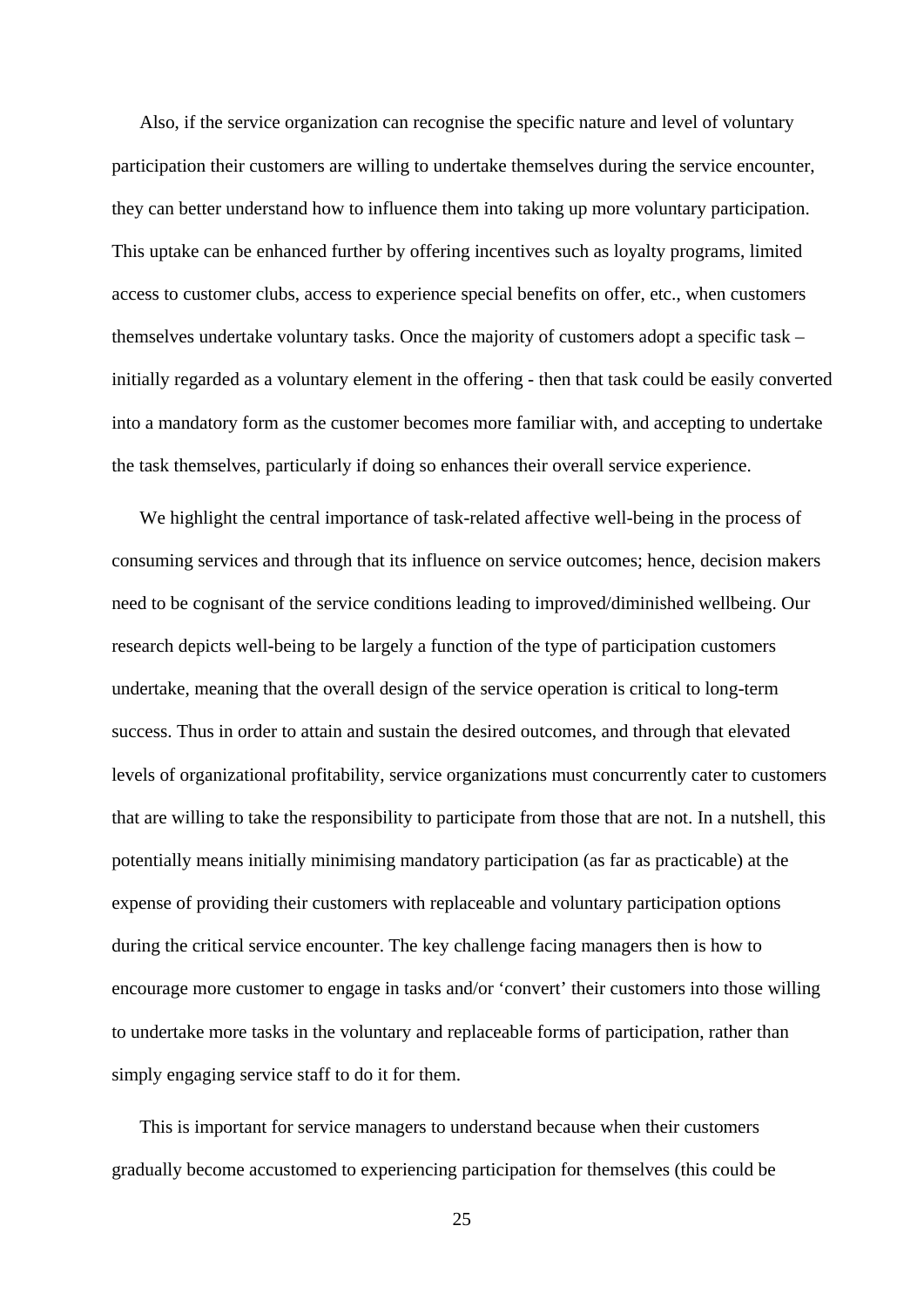through replaceable and voluntary forms), then the service organization could progressively introduce more mandatory forms across their suite of participation types. One way to do this is to make sure that when customers are at the critical point of interacting with the service organization, skilled service staff are in the near vicinity to assist them. Having staffs that are perceptive enough to observe customers and sense whether they become frustrated enables the organization to 'intervene' and help reduce the level of discouragement customers potentially have towards participating. This helps avoid customers simply asking staff to do the task for them as it provides the opportunity for staff to show customers how to do the task, rather than doing it for them. This has the added benefit of helping customers new to the co-creation process, or those not confident enough in what they are doing to take on more responsibility in co-creating the service. Overall, this would help optimize efficiencies at the point of the service encounter, as well as helping enhance the customer experience.

Moreover, since we also reveal that customer knowledge and task complexity has both a direct and indirect impact on service outcomes both of these aspects must be factored into the service design. Clearly, if the operation is too complex at the point when and where customers are expected to participate, then this will negatively impact their views in relation to service outcomes. If operational efficiencies are desired by getting customers to choose to play a role in the domains of replaceable and voluntary participation, then managers should be aware that complex tasks might encourage customers to ask service staff to do the role, as would be the case in these two forms of participation. From an organizational perspective, this could be counterproductive and compromise the main aim of introducing different types of customer participation in the service offering, which is to help improve efficiencies.

Service organizations therefore need to ensure tasks are not complex, and in the very least ensure service staff are also available during the service encounter to monitor the customers and help educate them on what to do. This is particularly critical when new services and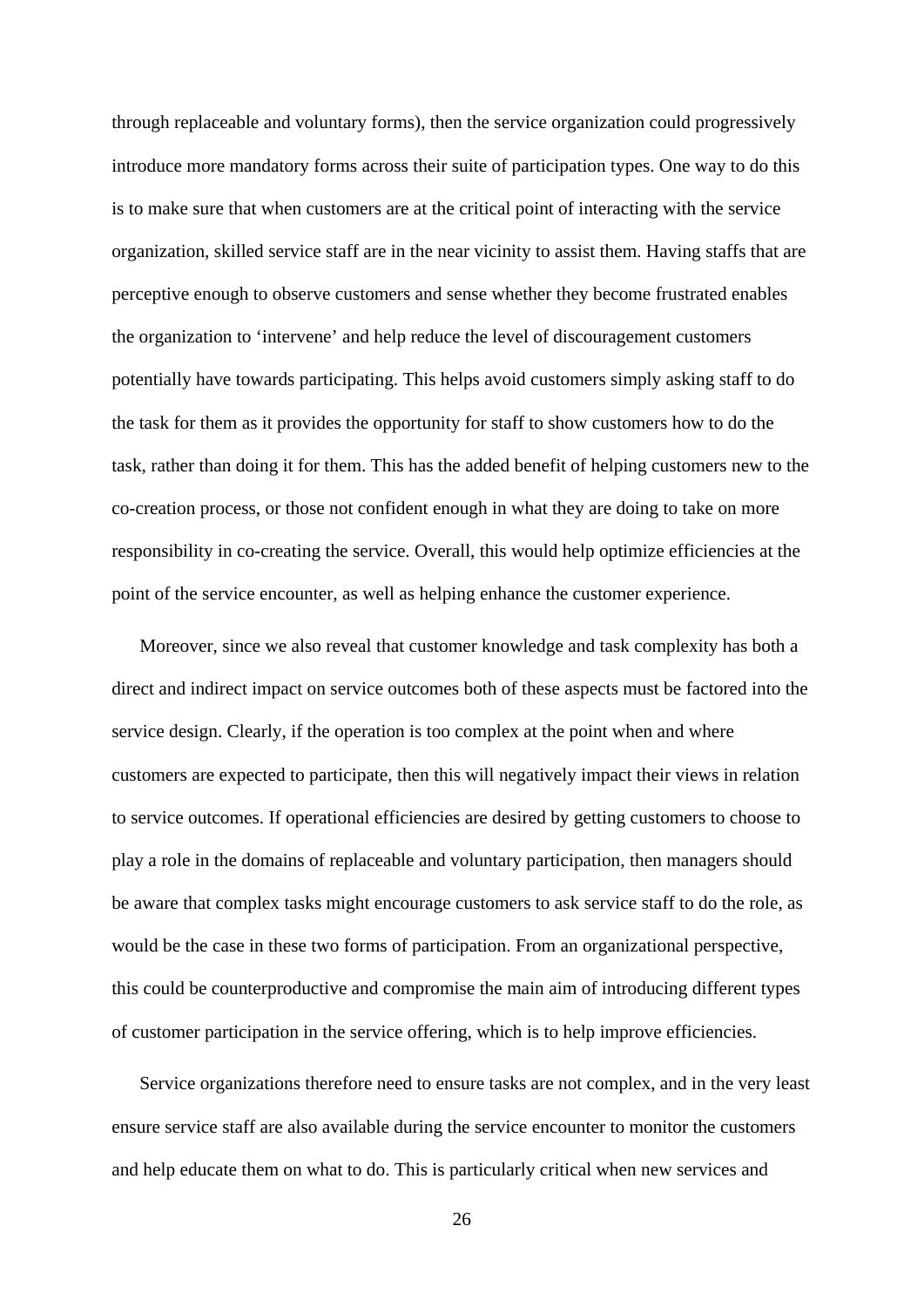participation tasks are being introduced into the operation as it provides customers with a critical opportunity to learn what to do and through that become more accepting of undertaking the task. Furthermore, strategies must be employed that help improve customer knowledge about how they can participate in the process of co-creation the service as well as the benefits their participation would provide. For example, letting customers know that precheck ins or self-service check-in activities that can be undertaken by them prior to taking a flight will not only provide them convenience benefits but in this particular example, they could 'queue-jump' to get their desired seat on the airplane. Finally, and in general terms, our proposed model will help motivate service providers to identify the best-suited participation process to yield positive customer well-being that also accounts for the complexity of the task and the customers' knowledge about the task. This will enhance the value perceived by the customers and ensure a greater quality, experience, and satisfaction to the customers, providing a net benefit to the service organization.

## **Limitations and future research**

Our proposed model raises some important questions and methodological challenges for future research. First, this conceptual paper provides arguments that require empirical testing of the overall conceptual model and underlying propositions, requiring psychometrically sound measures for all constructs. We recommend adapting the existing reliable and valid measures for this purpose, such as customer participation (Yim *et al.*, 2012), TR-AWB (Zhong and Mitchell, 2010, 2012), customer knowledge (Gurhan-Canli, 2003), task complexity (Burnham *et al.*, 2003), perceived service quality (Zeithaml et al., 1996), customer satisfaction (Voss *et al.*, 1998), customer value (Ruiz *et al.*, 2010), customer experience (Anderson and Smith, 2016). Moreover, many of these constructs may correlate with each other, hence future research will also need to establish construct (convergent and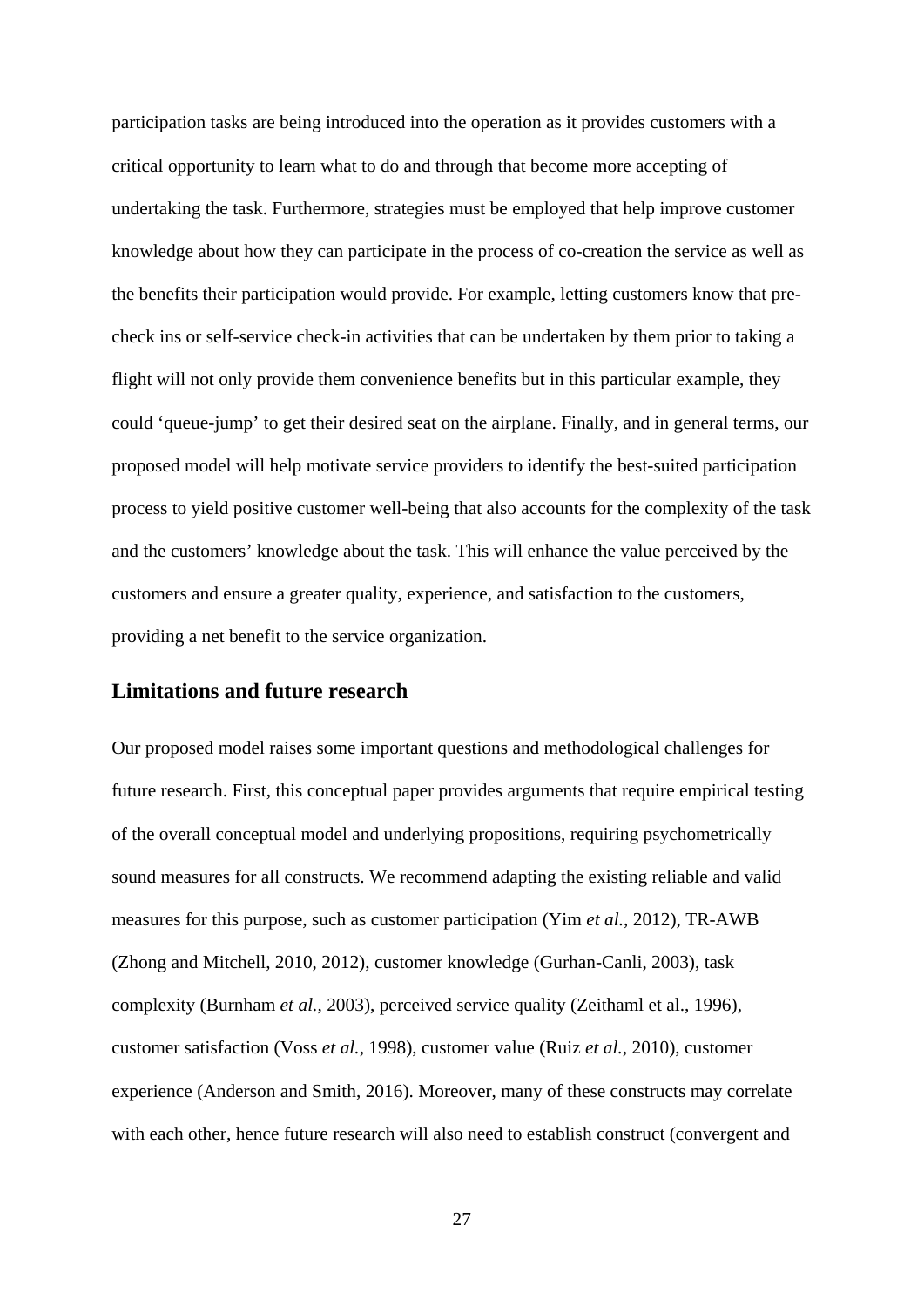discriminant), nomological, and predictive validity for all these new measures besides controlling for common method variance in their measurement.

### --INSERT TABLE 3 HERE--

The conceptual model includes one customer specific and one firm-specific moderator, but additional moderators that can potentially be gleaned from the literature that are also likely to influence the link between constructs when empirically testing the model. The model proposed in this study is for service encounters in general. However, moderators that are related to a particular service setting could be explored for contextualizing the model for specific services. Situations could also affect the way a customer participates in a service encounter, and hence further research could involve the situation specific factors that may influence the relationship between model constructs. Further attention is also needed on the conceptual and operational definitions of customer well-being, as it may be considered as a higher dimensional construct, and thus future studies can also explore the influence of customer participation on the factors of well-being to identify what aspects of well-being is getting more affected. Even though more and more research including well-being are studied in a wider variety of service contexts specifically related to health care (e.g., nursing, physiotherapy, psychological services, etc.), those contexts unrelated to health and well-being (e.g., education, financial, tourism, etc) could also be used to explore the influence on wellbeing when the customers participate in the service offering.

Finally, the well-being of customers in the service encounter is gaining more traction and attention in the literature, and through our study we are able to help conceptualise further how customer participation remains one major reason influencing their well-being. Table 3 highlights potential avenues for further well-being based research. Hence, any further studies we highlight in this area of growing importance will help scholars and practitioners better understand this emergent service domain.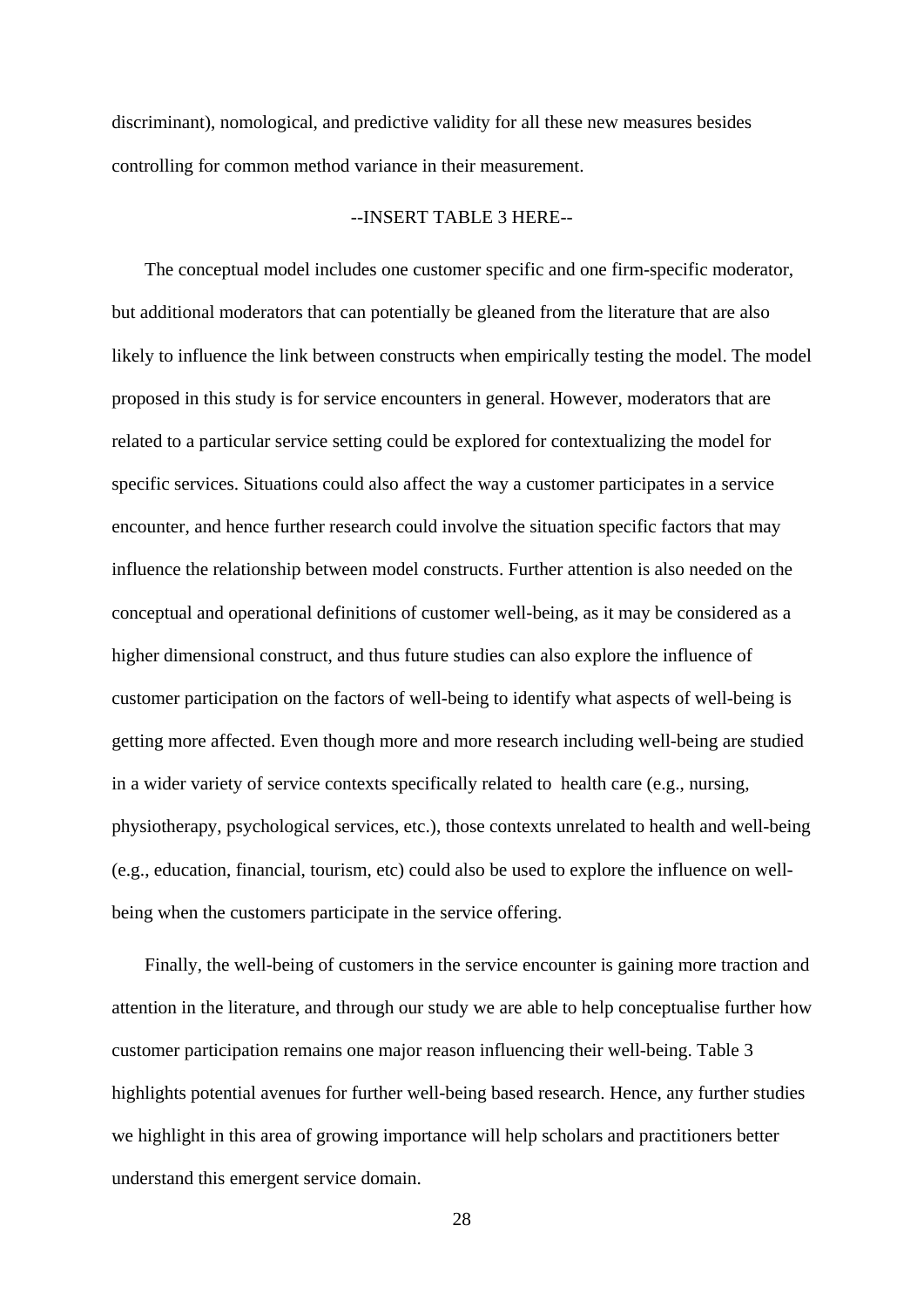# **References**

- Anderson, L. and Ostrom, A. L. (2015), "Transformative Service Research: Advancing our knowledge about service and well-being", *Journal of Service Research*, Vol.18 No. 3, pp. 243-249.
- Anderson, L., Ostrom, A. L., Corus, C., Fisk, R. P., Gallan, A. S., Giraldo, M., Mende, M., Mulder, M., Rayburn, S.W., Rosenbaum, M. S. and Shirahada, K. (2013), "Transformative service research: An agenda for the future", *Journal of Business Research*, Vol. 66 No. 8, pp. 1203-1210.
- Anderson, S. T. and Smith, J. S. (2016), "An empirical examination of the impact of tridyadic fit on the service experience", *Journal of Service Management*, Vol. 27 No. 3, pp. 299-319.
- Arnould, E. J. (2008), "Service-dominant logic and resource theory", *Journal of the Academy of Marketing Science*, Vol. 36 No. 1, pp. 21-24.
- Auh, S., Bell, S. J., McLeod, C. S. and Shih, E. (2007), "Co-production and customer loyalty in financial services", *Journal of Retailing*, Vol 83 No. 3, pp. 359-370.
- Bandura, A. (1977), "Self-efficacy: Toward a unifying theory of behavioral change", *Psychological Review*, Vol. 84 No. 2, pp. 191-215.
- Bansal, H. S., Taylor, S. F. and St. James, Y. (2005), "'Migrating' to new service providers: Toward a unifying framework of consumers' switching behaviors", *Journal of the Academy of Marketing Science*, Vol. 33 No. 1, pp. 96-115.
- Bendapudi, N. and Leone, R. P. (2003), "Psychological implications of customer participation in co-production", *Journal of Marketing*, Vol. 67 No. 1, pp. 14-28.
- Bitner, M. J., Faranda, W. T., Hubbert, A. R. and Zeithaml, V. A. (1997), "Customer contributions and roles in service delivery", *International Journal of Service Industry Management*, Vol. 8 No. 3, pp. 193-205.
- Bolton, R. and Saxena-Iyer, S. (2009), "Interactive services: A framework, synthesis and research directions", *Journal of Interactive Marketing*, Vol. 23 No. 1, pp. 91-104.
- Bowen, D. E. (1986), "Managing customers as human resources in service organizations", *Human Resource Management*, Vol. 25 No. 3, pp. 371-383.
- Brehm, J. W. (1966), *A theory of psychological reactance*, Academic Press, New York, NY.
- Burnham, T. A., Frels, J. K. and Mahajan, V. (2003), "Consumer switching costs: A typology, antecedents, and consequences", *Journal of the Academy of Marketing Science*, Vol. 31 No. 2, pp. 109-126.
- Burroughs, J. E. and Rindfleisch, A. (2002), "Materialism and well-being: A conflicting values perspective", *Journal of Consumer Research*, Vol. 29 No. 3, pp. 348-370.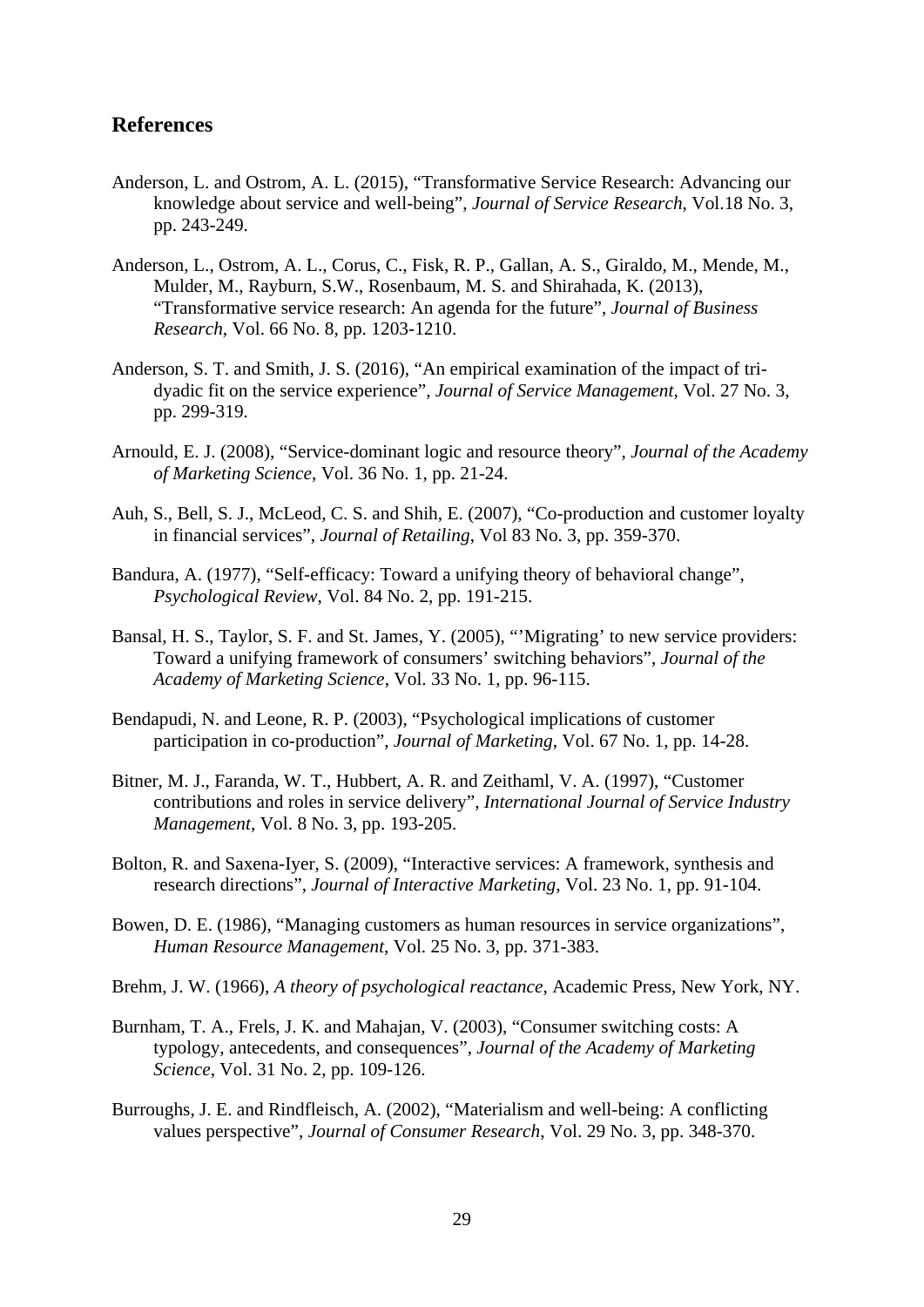- Campbell, D. J. (1988), "Task complexity: A review and analysis", *Academy of Management Review*, Vol. 12 No. 1, pp. 40-52.
- Carruthers, C. P. and Hood, C. D. (2004), "The power of the positive: Leisure and wellbeing", *Therapeutic Recreation Journal*, Vol. 38 No. 2, pp. 225-245.
- Cermak, D. S., File, K. M. and Prince, R. A. (1994), "Customer participation in service specification and delivery", *Journal of Applied Business Research*, Vol. 10 No. 2, pp. 90-90.
- Chan, K. W., Yim, C. K. and Lam, S. S. (2010), "Is customer participation in value creation a double-edged sword? Evidence from professional financial services across cultures", *Journal of Marketing*, Vol. 74 No. 3, pp. 48-64.
- Chen, C. F. and Wang, J. P. (2016), "Customer participation, value co-creation and customer loyalty: A case of airline online check-in system", *Computers in Human Behavior*, Vol 62, pp. 346-352.
- Chen, C. Y. (2018), "How customer participation influences service failure attribution: The moderating effect of self-efficacy", *Journal of Service Theory and Practice*, Vol. 28 No. 3, pp. 298-314.
- Cheng, P. and Xue, W. (2014), "Corporate image, customer participation and service quality: From social identity theory perspective", in, *Service Systems and Service Management (ICSSSM), 2014 11th International* Conference, IEEE, pp. 1-5.
- Chiou, J. S., Droge, C. and Hanvanich, S. (2002), "Does customer knowledge affect how loyalty is formed?" *Journal of Service Research*, Vol. 5 No. 2, pp. 113-124.
- Claycomb, C., Lengnick-Hall, C. A. and Inks, L. W. (2001), "The customer as a productive resource: A pilot study and strategic implications", *Journal of Business Strategies*, Vol. 18 No. 1, pp. 47-69.
- Dabholkar, P. (1990), "How to improve perceived service quality by improving customer participation". In, Dunlap, B.J., Ed., *Developments in Marketing Science*, Academy of Marketing Science, Cullowhee, pp. 483-487.
- Davis, B. and Pechmann, C. (2013), "Introduction to the special issue on transformative consumer research: Developing theory to mobilize efforts that improve consumer and societal well-being", *Journal of Business Research*, Vol. 66 No. 8, pp. 1168-1170.
- Deci, E. L. and Ryan, R. M. (1985), *Intrinsic motivation and self-determination in human behaviour*, Plenum, New York, NY.
- Deci, E. L. and Ryan, R. M. (2000), "The "what" and "why" of goal pursuits: Human needs and the self-determination of behaviour", *Psychological Inquiry*, Vol. 11 No. 4, pp. 227-268.
- Deci, E. L. and Ryan, R. M. (2008), "Facilitating optimal motivation and psychological wellbeing across life's domains", *Canadian Psychology*, Vol. 49 No. 1, pp. 14-23.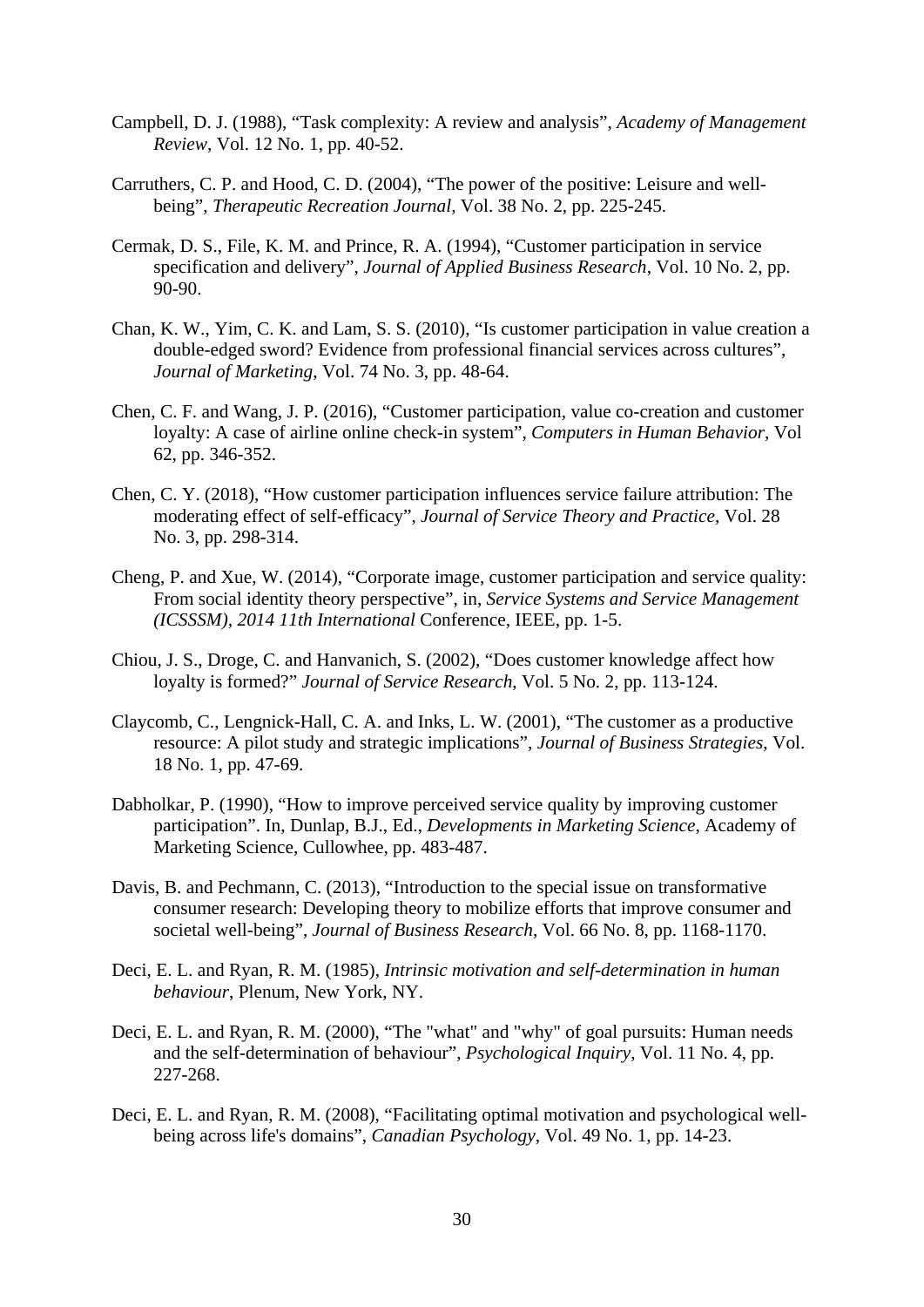- Devezer, B., Sprott, D. E., Spangenberg, E. R. and Czellar, S. (2014), "Consumer well-being: Effects of sub goal failures and goal importance", *Journal of Marketing*, Vol. 78 No. 2, pp. 118-134.
- Diener, E., Suh, E. M., Lucas, R. E. and Smith, H. L. (1999), "Subjective well-being: Three decades of progress", *Psychological Bulletin*, Vol. 125 No. 2, pp. 276-302.
- Dong, B. (2015), "How a customer participates matters: "I am producing" versus "I am designing", *Journal of Services Marketing*, Vol. 29 No.6/7, pp. 498-510.
- Dong, B. and Sivakumar, K. (2015), "A process-output classification for customer participation in services", *Journal of Service Management*, Vol. 26 No. 5, pp. 726-750.
- Dong, B. and Sivakumar, K. (2017), "Customer participation in services: Domain, scope, and boundaries", *Journal of the Academy of Marketing Science*, Vol. 45 No. 6, pp. 944-965.
- Dong, B., Sivakumar, K., Evans, K. R. and Zou, S. (2015), "Effect of customer participation on service outcomes: The moderating role of participation readiness", *Journal of Service Research*, Vol. 18 No. 2, pp. 160-176.
- Engström, J. and Elg, M. (2015), "A self-determination theory perspective on customer participation in service development", *Journal of Services Marketing*, Vol. 29 No. 6/7, pp. 511-521.
- Ennew, C. T. and Binks, M. R. (1999), "Impact of participative service relationships on quality, satisfaction and retention: an exploratory study", *Journal of Business Research*, Vol. 46 No. 2, pp. 121-132.
- Flores, J. and Vasquez-Parraga, A. Z. (2015), "The impact of choice on co-produced customer value creation and satisfaction", *Journal of Consumer Marketing*, Vol. 32 No. 1, pp. 15-25.
- Gallan, A. S., Jarvis, C. B., Brown, S. W. and Bitner, M. J. (2013), "Customer positivity and participation in services: An empirical test in a health care context", *Journal of the Academy of Marketing Science*, Vol. 41 No. 3, pp. 338-356.
- Gong, T., Choi, J. N. and Murdy, S. (2016), "Does customer value creation behavior drive customer well-being?" *Social Behavior and Personality: An International Journal*, Vol. 44 No. 1, pp. 59-75.
- Gürhan-Canli, Z. (2003), "The effect of expected variability of product quality and attribute uniqueness on family brand evaluations", *Journal of Consumer Research*, Vol 30 No. 1, pp. 105-114.
- Halbesleben, J. R. and Buckley, M. R. (2004), "Managing customers as employees of the firm: New challenges for human resources management", *Personnel Review*, Vol. 33 No. 3, pp. 351-372.
- Haumann, T., Güntürkün, P., Schons, L. M. and Wieseke, J. (2015), "Engaging customers in coproduction processes: How value-enhancing and intensity-reducing communication strategies mitigate the negative effects of coproduction intensity", *Journal of Marketing*, Vol. 79 No. 6, pp. 17-33.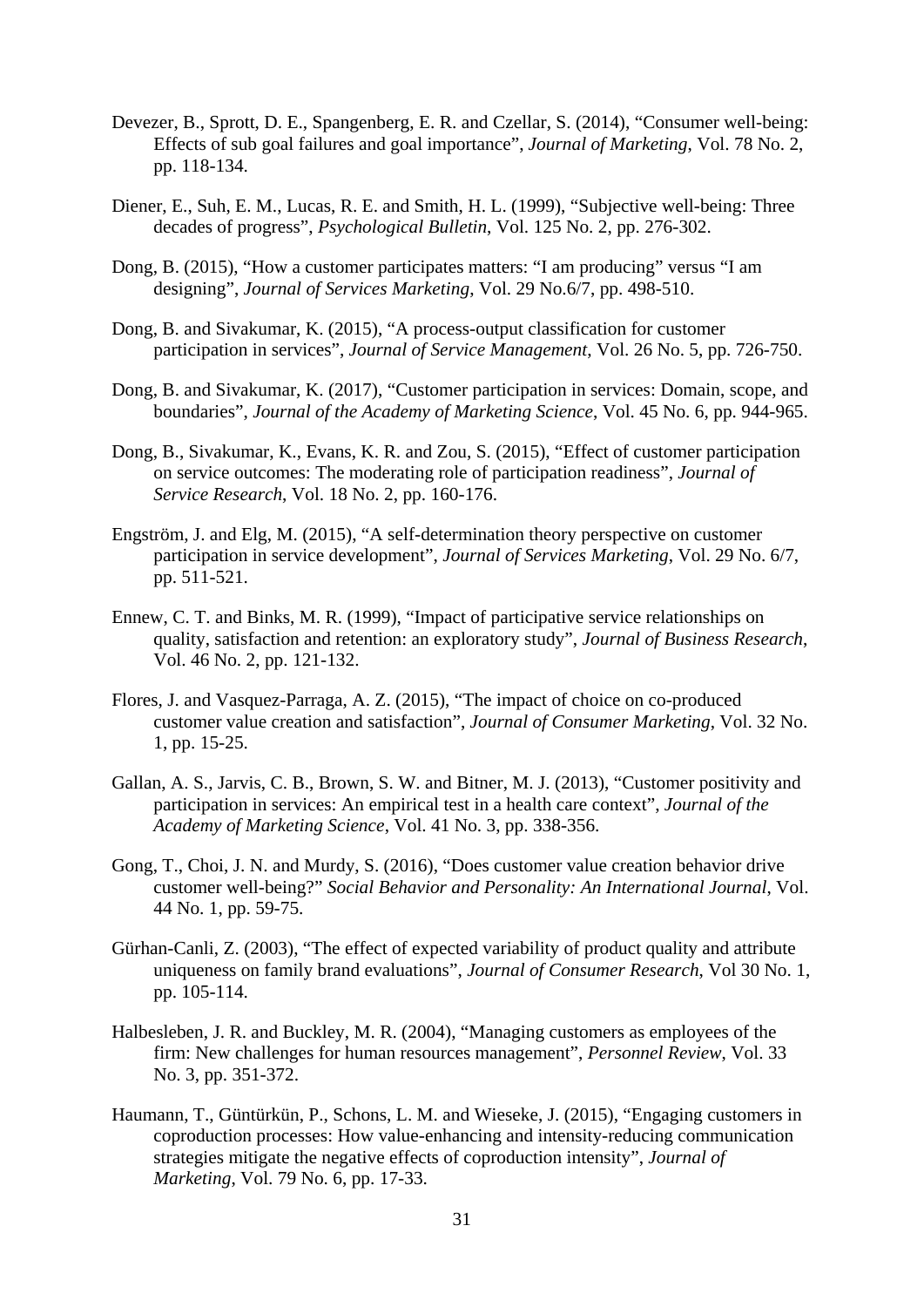- Heidenreich, S., Wittkowski, K., Handrich, M. and Falk, T. (2015), "The dark side of customer co-creation: exploring the consequences of failed co-created services", *Journal of the Academy of Marketing Science*, Vol. 43 No. 3, pp. 279-296.
- Kahneman, D., Diener, E. and Schwarz, N. (1999), *Well-being: Foundations of hedonic psychology*. Russell Sage Foundation, New York, NY.
- Kamis, A., Koufaris, M. and Stern, T. (2008), "Using an attribute-based decision support system for user-customized products online: an experimental investigation", *MIS Quarterly*, Vol. 32 No. 1, pp. 159-177.
- Kellogg, D. L., Youngdahl, W. E. and Bowen, D. E. (1997), "On the relationship between customer participation and satisfaction: Two frameworks", *International Journal of Service Industry Management*, Vol. 8 No. 3, pp. 206-219.
- Klaus, P. and Maklan, S. (2012), "EXQ: A multiple-item scale for assessing service experience", *Journal of Service Management*, Vol. 23 No. 1, pp. 5-33.
- Klemz, B. R. and Gruca, T. S. (2003), "Dueling or the battle royale? The impact of task complexity on the evaluation of entry threat", *Psychology & Marketing*, Vol. 20 No. 11, pp. 999-1016.
- Lemke, F., Clark, M. and Wilson, H. (2011), "Customer experience quality: An exploration in business and consumer contexts using repertory grid technique", *Journal of the Academy of Marketing Science*, Vol. 39 No. 6, pp. 846-869.
- Lengnick-Hall, C. A. (1996), "Customer contributions to quality: A different view of the customer-oriented firm", *Academy of Management Review*, Vol. 21 No. 3, pp. 791-824.
- Lessne, G. and Venkatesan, M. (1989), "Reactance theory in consumer research: The past, present and future", *Advances in Consumer Research*, Vol. 16 No. 1, pp. 76-78.
- Levesque, C., Zuehlke, A. N., Stanek, L. R. and Ryan, R. M. (2004), "Autonomy and competence in German and American university students: A comparative study based on self-determination theory", *Journal of Educational Psychology*, Vol. 96 No. 1, pp. 68-84.
- McColl-Kennedy, J. R., Danaher, T. S., Gallan, A. S., Orsingher, C., Lervik-Olsen, L. and Verma, R. (2017), "How do you feel today? Managing patient emotions during health care experiences to enhance well-being", *Journal of Business Research*, Vol. 79 pp. 247-259.
- Meuter, M. L. and Bitner, M. J. (1998), "Self-service technologies: Extending service frameworks and identifying issues for research", in, *American Marketing Association Conference Proceedings* in *Marketing Theory and Applications*, Vol. 9, American Marketing Association, Chicago, pp. 12-19.
- Mustak, M., Jaakkola, E. and Halinen, A. (2013), "Customer participation and value creation: A systematic review and research implications", *Managing Service Quality: An International* Journal, Vol. 23 No. 4, pp. 341-359.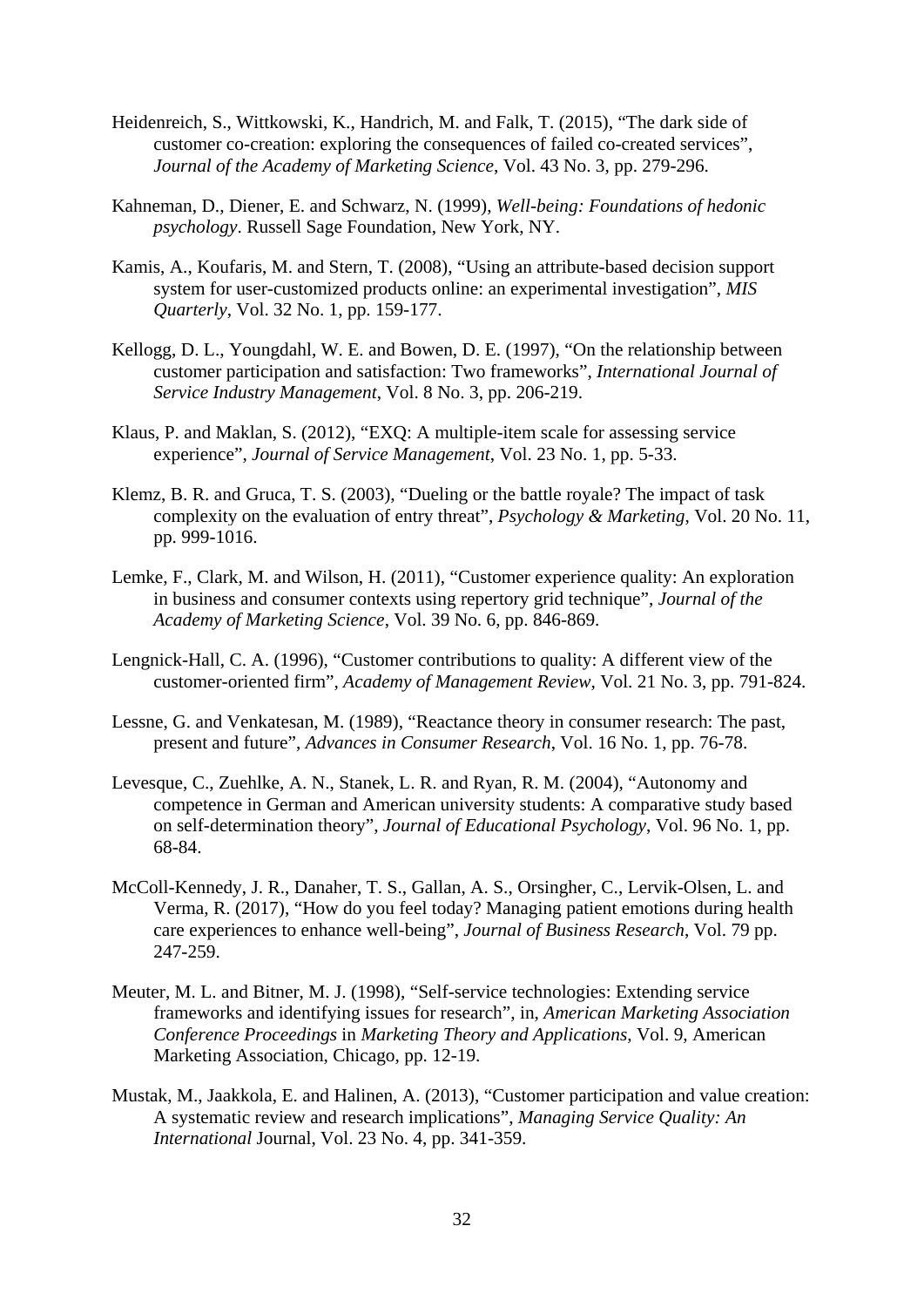- Mustak, M., Jaakkola, E., Halinen, A. and Kaartemo, V. (2016), "Customer participation management: Developing a comprehensive framework and a research agenda", *Journal of Service Management*, Vol. 27 No. 3, pp. 250-275.
- Norman, D. A. and Bobrow, D. G. (1975), *On the role of active memory processes in perception and cognition*, in, Center for Human Information Processing, Department of Psychology, University of California, San Diego.
- Ofir, C., Simonson, I. and Yoon, S. O. (2009), "The robustness of the effects of consumers' participation in market research: The case of service quality evaluations", *Journal of Marketing*, Vol. 73 No. 6, pp. 105-114.
- Oliver, R. L., Rust, R. T. and Varki, S. (1997), "Customer delight: Foundations, findings, and managerial insight", *Journal of Retailing*, Vol. 73 No. 3, pp. 311-336.
- Ostrom, A. L., Bitner, M. J., Brown, S. W., Burkhard, K. A., Goul, M., Smith-Daniels, V., Demirkan, H. and Rabinovich, E. (2010), "Moving forward and making a difference: Research priorities for the science of service", *Journal of Service Research*, Vol. 13 No. 1, pp. 4-36.
- Petty, R. E. and Cacioppo, J. T. (1986), The elaboration likelihood model of persuasion. In, L. Berkowitz (Ed.), *Advances in experimental social psychology* (Vol. 19, pp. 123- 205). New York: Academic Press.
- Ramaswamy, V. and Gouillart, F. (2010), "Building the co-creative enterprise", *Harvard Business Review*, Vol. 88 No. 10, pp. 100-109.
- Ranjan, K. R. and Read, S. (2016), "Value co-creation: Concept and measurement", *Journal of the Academy of Marketing Science*, Vol. 44 No. 3, pp. 290-315.
- Rodie, A. R. and Kleine, S. S. (2000), "Customer participation in services production and delivery", In, T. A. Swartz and D. Iacobucci, (Eds.), *Handbook of services marketing and management*, Thousand Oaks, Sage Publications, California, pp. 111-125.
- Rosenbaum, M., Corus, C., Ostrom, A., Anderson, L., Fisk, R., Gallan, A., Giraldo, M., Mende, M., Mulder, M., Rayburn, S. and Shirahada, K. (2011), "Conceptualisation and aspirations of transformative service research", *Journal of Research for Consumers*, No. 19, pp. 1-6.
- Ruiz, D. M., Gremler, D. D., Washburn, J. H. and Carrión, G. C. (2010), "Reframing customer value in a service-based paradigm: An evaluation of a formative measure in a multi-industry, cross-cultural context", In, V. E., Vinzi, W. W., Chin, J. Henseler and H. Wang (Eds.), *Handbook of partial least squares* Springer, Berlin, Heidelberg, pp. 535-566.
- Ryan, R. M. and Deci, E. L. (2000), "Self-determination theory and the facilitation of intrinsic motivation, social development, and well-being", *American Psychologist*, Vol. 55 No. 1, pp. 68-78.
- Ryan, R. M., Huta, V. and Deci, E. L. (2008), "Living well: A self-determination theory perspective on eudaimonia", *Journal of Happiness Studies*, Vol. 9 No. 1, pp. 139-170.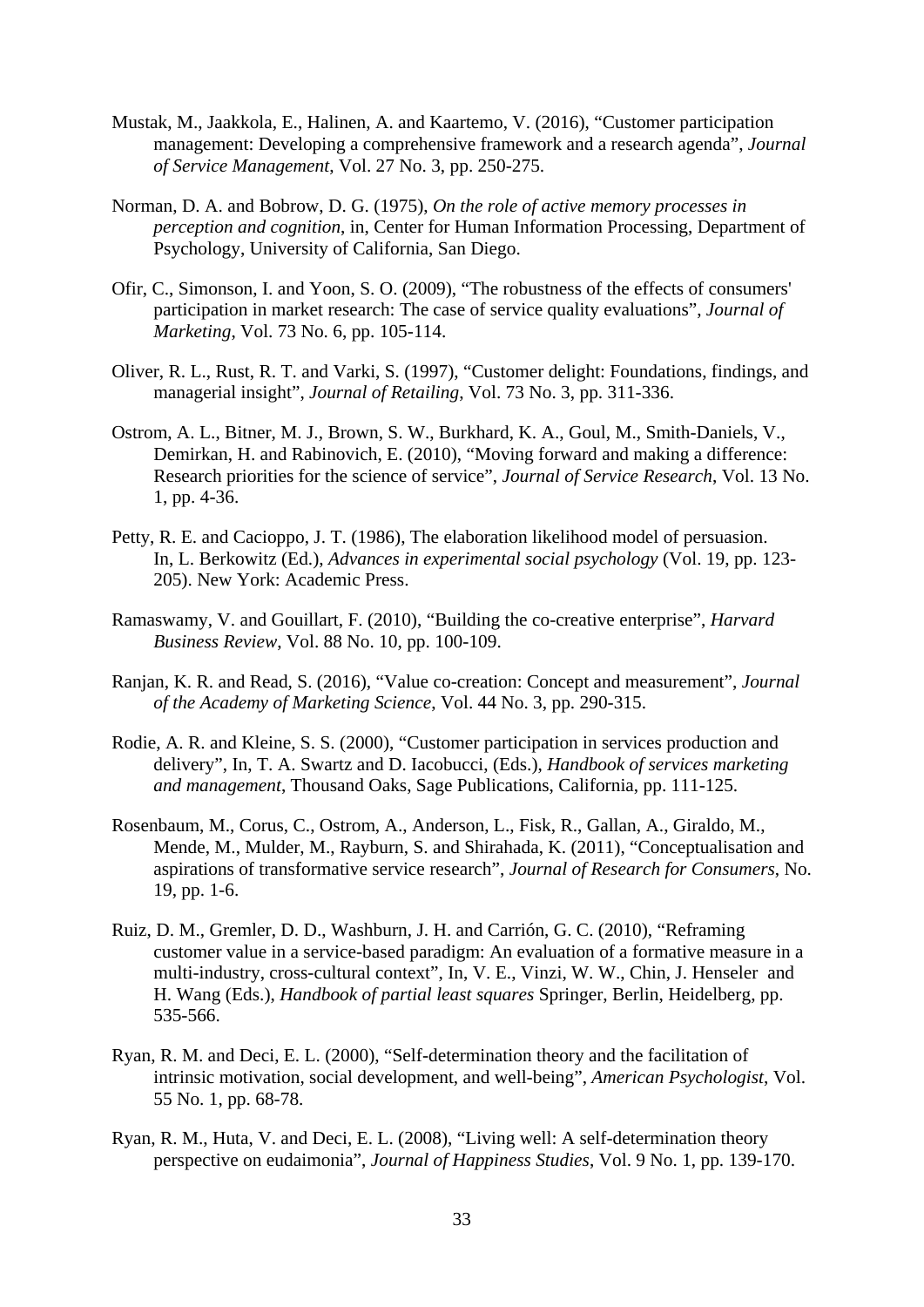- Ryff, C. D. and Singer, B. (2000), "Interpersonal flourishing: A positive health agenda for the new millennium", *Personality and Social Psychology Review*, Vol. 4 No. 1, pp. 30-44.
- Schwarz, N. (1990), "Feelings as information: Informational and motivational functions of affective states", In, R. M. Sorrentino and E. T. Higgins (Eds.), *Handbook of motivation and cognition: Foundations of social behaviour* Vol. 2, Guilford Press, New York, pp. 527-561.
- Schwarz, N. (2012), "Feelings-as-information theory", In, P. A. M. Van Lange, A. Kruglanski and E. T. Higgins (Eds.), *Handbook of theories of social psychology*, Thousand Oaks, Sage, California, pp. 289–308.
- Schwarz, N. and Clore, G. L. (1996), "Feelings and phenomenal experiences", *Social psychology: Handbook of basic principles*, Vol 2, pp. 385-407.
- Schwarz, N. and Clore, G. L. (2003), "Mood as information: 20 years later", *Psychological Inquiry*, Vol. 14 No. 3-4, pp. 296-303.
- Sharma, P., Kong, T. T. C. and Kingshott, R. P. (2016), "Internal service quality as a driver of employee satisfaction, commitment and performance: Exploring the focal role of employee well-being", *Journal of Service Management*, Vol. 27 No. 5, pp. 773-797.
- Sheng, X. and Zolfagharian, M. (2014), "Consumer participation in online product recommendation services: Augmenting the technology acceptance model", *Journal of Services Marketing*, Vol. 28 No. 6, pp. 460-470.
- Silpakit, P. and Fisk, R. P. (1985), "Participatizing the service encounter: A theoretical framework", in, *Services marketing in a changing environment*, American Marketing Association, Chicago, IL, pp. 117-121.
- Sirgy, M. J. and Lee, D. J. (2008), "Well-being marketing: An ethical business philosophy for consumer goods firms", *Journal of Business Ethics*, Vol. 77 No. 4, pp. 377-403.
- Speier, C. and Morris, M. G. (2003), "The influence of query interface design on decisionmaking performance", *MIS Quarterly*, Vol. 27 No. 3, pp. 397-423.
- Vargo, S. L. and Lusch, R. F. (2008), "Service-dominant logic: Continuing the evolution", *Journal of the Academy of Marketing Science*, Vol. 36 No. 1, pp. 1-10.
- Vargo, S. L. and Lusch, R. F. (2016). "Institutions and axioms: An extension and update of service-dominant logic", *Journal of the Academy of Marketing Science*, Vol. 44 No. 1, pp. 5-23.
- Verma, R. and Plaschka, G. (2003), "The art and science of customer-choice modeling: Reflections, advances, and managerial implications", *Cornell Hotel and Restaurant Administration Quarterly*, Vol. 44 No. 5-6, pp. 156-165.
- Voss, G. B., Parasuraman, A. and Grewal, D. (1998), "The roles of price, performance, and expectations in determining satisfaction in service exchanges", *Journal of Marketing*, Vol. 62 No 4, pp. 46-61.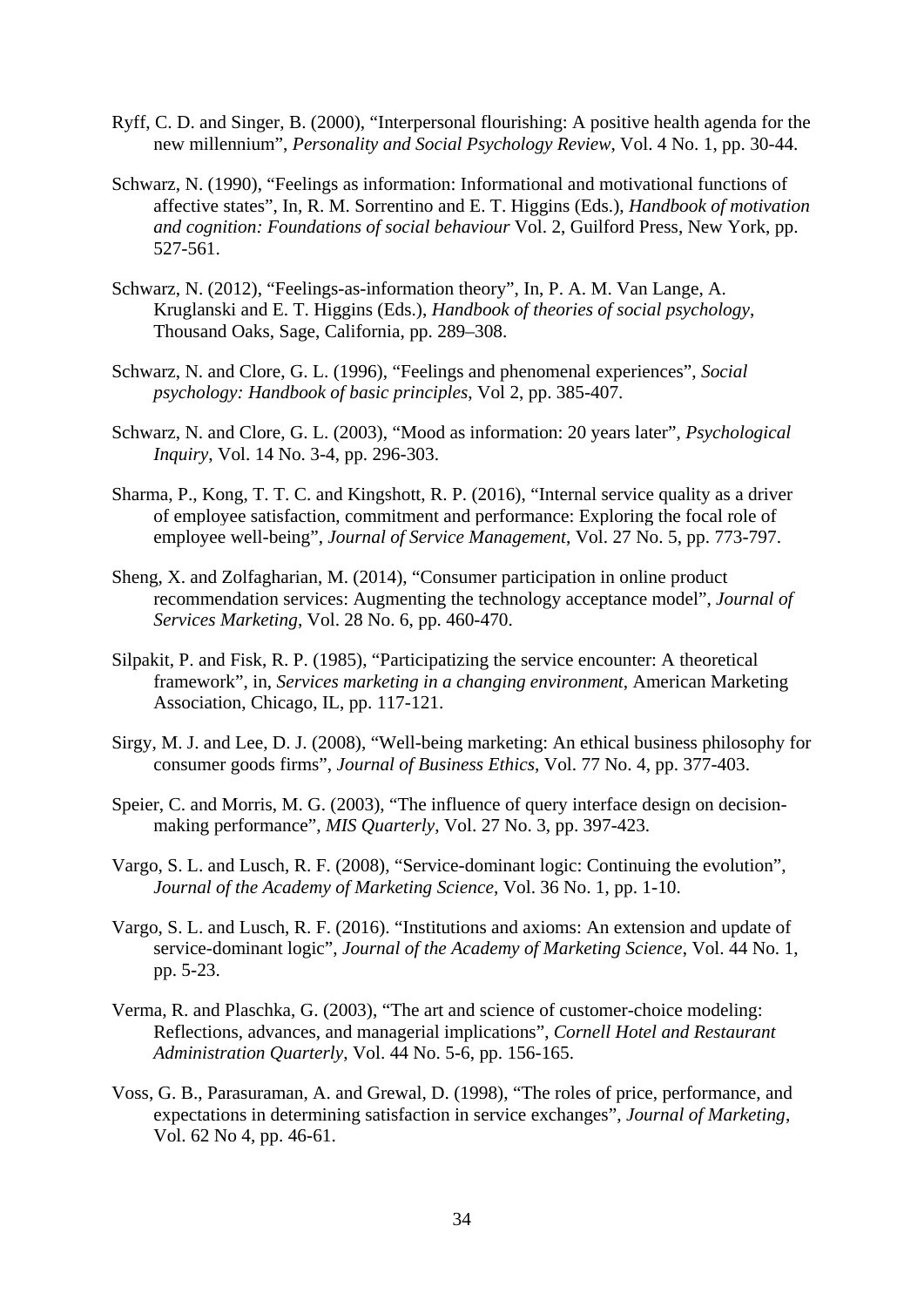- Wood, R. E. (1986), "Task complexity: Definition of the construct", *Organizational Behavior and Human Decision Processes*, Vol. 37 No. 1, pp. 60-82.
- Wood, S., Van Veldhoven, M., Croon, M. and de Menezes, L. M. (2012), "Enriched job design, high involvement management and organizational performance: The mediating roles of job satisfaction and well-being", *Human Relations*, Vol. 65 No. 4, pp. 419-445.
- Woodruff, R. B. (1997), "Customer value: The next source for competitive advantage", *Journal of the Academy of Marketing Science*, Vol. 25 No. 2, pp. 139-153.
- Wu, C. H. J. (2011), "A re-examination of the antecedents and impact of customer participation in service", *The Service Industries Journal*, Vol. 31 No. 6, pp. 863-876.
- Yim, C. K., Chan, K. W. and Lam, S. S. (2012), "Do customers and employees enjoy service participation? Synergistic effects of self-and other-efficacy", *Journal of Marketing*, Vol. 76 No. 6, pp. 121-140.
- Zeithaml, V. A. (1988), "Consumer perceptions of price, quality, and value: A means-end model and synthesis of evidence", *Journal of Marketing*, Vol. 52 No. 3, pp. 2-22.
- Zhao, Y., Yan, L. and Keh, H. T. (2018), "The effects of employee behaviours on customer participation in the service encounter: The mediating role of customer emotions", *European Journal of Marketing*, Vol. 52 No. 5/6, pp. 1203-1222.
- Zhong, J. Y. and Mitchell, V. W. (2010), "A mechanism model of the effect of hedonic product consumption on well-being", *Journal of Consumer Psychology*, Vol. 20 No. 2, pp. 152-162.
- Zhong, J. Y. and Mitchell, V. W. (2012), "Does consumer well-being affect hedonic consumption?" *Psychology & Marketing*, Vol. 29 No. 8, pp. 583-594.
- Zigurs, I. and Buckland, B. K. (1998), "A theory of task/technology fit and group support systems effectiveness", *MIS Quarterly*, Vol. 22 No. 3, pp. 313-334.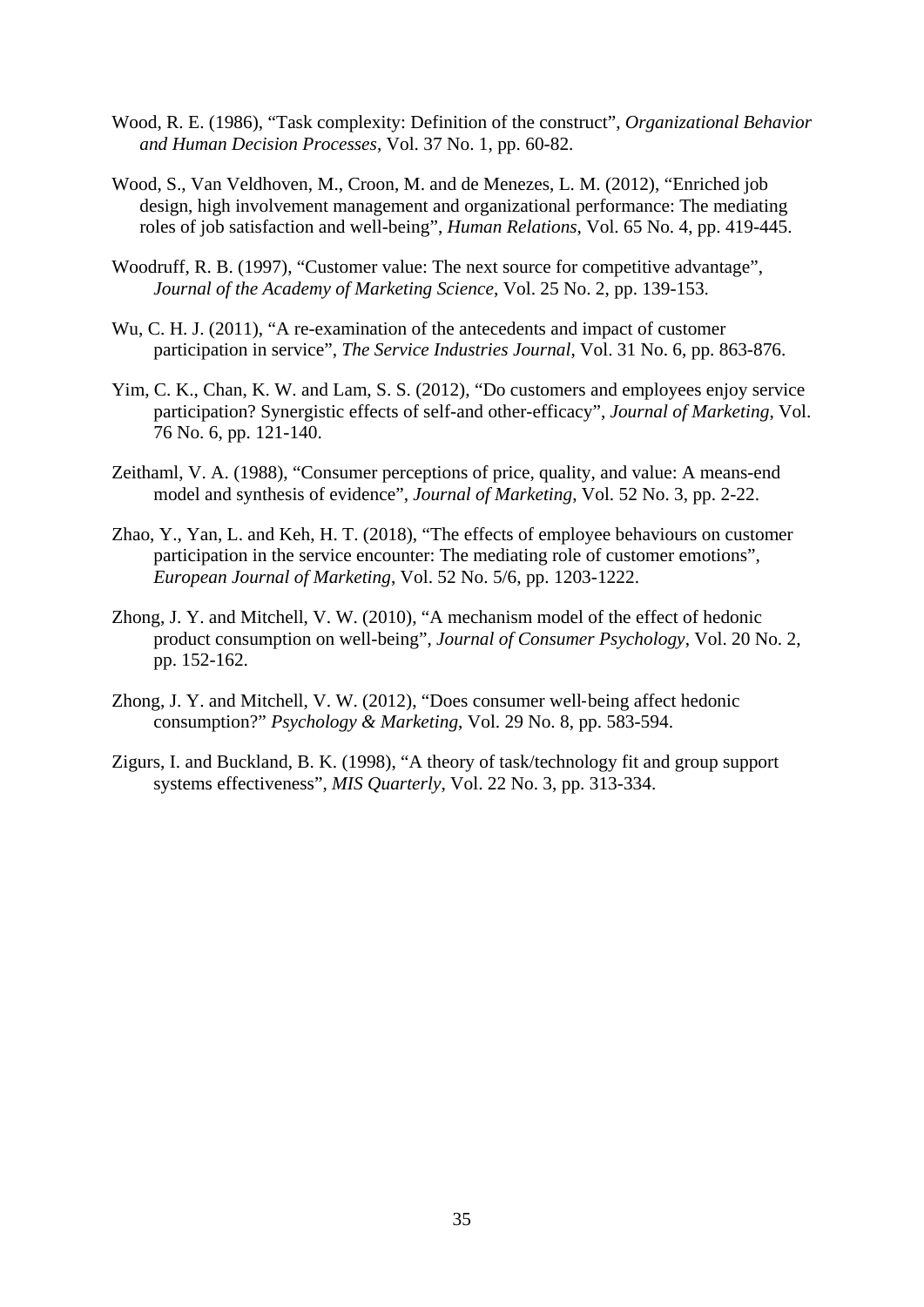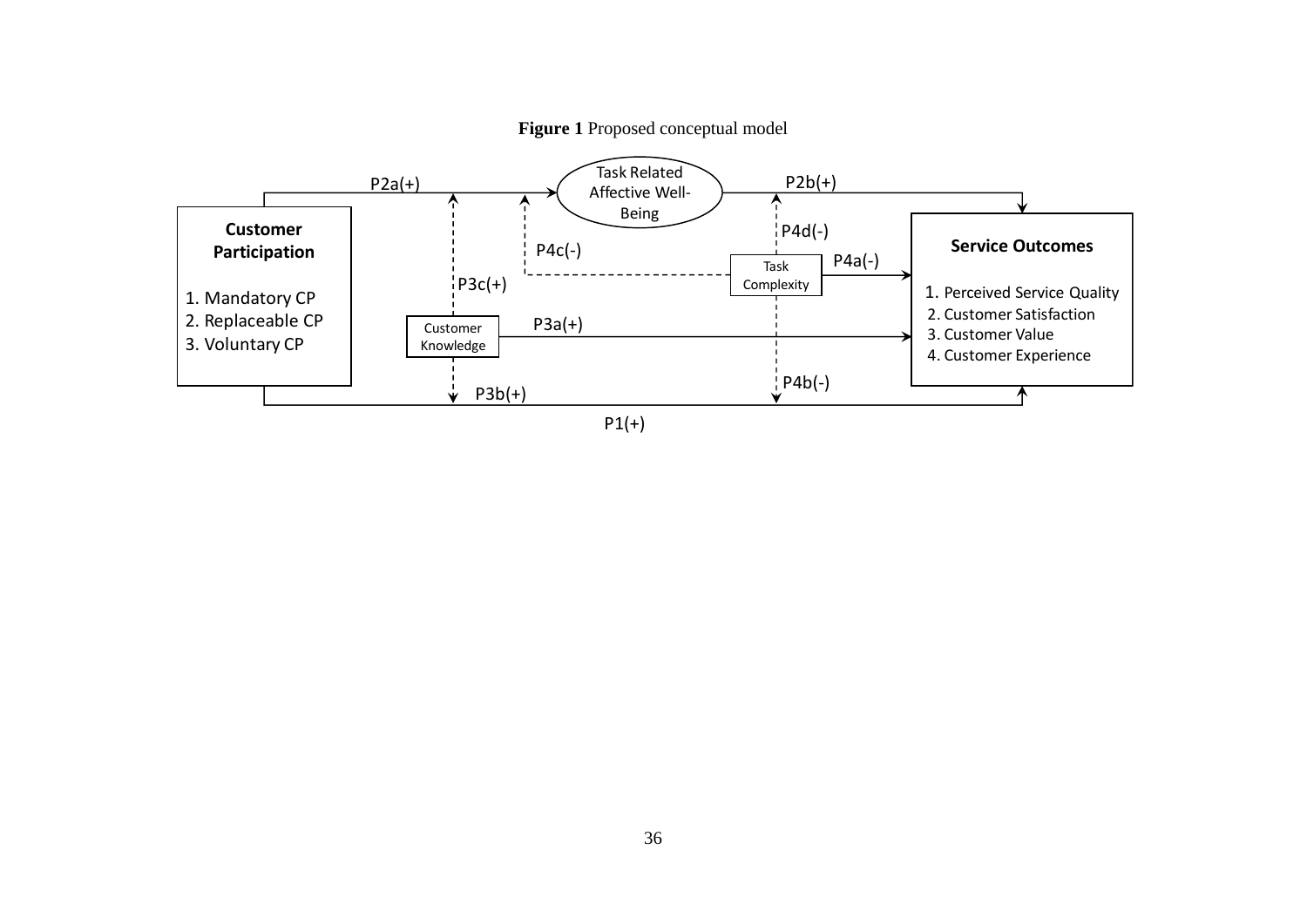| <b>Authors</b>                           | <b>Research Focus</b>                                                  | Approach                                                                                  | <b>Components of CP Examined</b>                                                                            | <b>Relation of CP to other constructs</b>                                                                                                     |  |
|------------------------------------------|------------------------------------------------------------------------|-------------------------------------------------------------------------------------------|-------------------------------------------------------------------------------------------------------------|-----------------------------------------------------------------------------------------------------------------------------------------------|--|
| Cermak et al.<br>(1994)                  | Role of CP in<br>service specification<br>and delivery                 | Conceptualized CP to<br>include coproduction<br>in services                               | Focused on R (e.g., customer<br>takes part extensively in<br>specifying the requirements)                   | Positively influences service quality,<br>satisfaction, and future intentions                                                                 |  |
| Lengnick-Hall<br>(1996)                  | Roles played by the<br>customer in creating<br>quality                 | Conceptualized CP to<br>include coproduction                                              | Focused on R (e.g., firm gives<br>opportunity for coproduction)                                             | CP positively influence the quality of<br>production process and outcomes                                                                     |  |
| Kellogg et al.<br>(1997)                 | Influence of CP on<br>their satisfaction                               | Conceptualized CP as<br>discretionary actions<br>by customers                             | Focused on V (e.g., customers<br>collect information to prepare<br>for the encounter)                       | CP positively relates to satisfactory<br>service outcomes                                                                                     |  |
| Bitner et al. (1997)                     | Roles of customers<br>in producing quality<br>in service<br>experience | <b>Classified services</b><br>based on levels of CP<br>into low CP, medium<br>CP, high CP | Focused on M and R but not V<br>(e.g., voluntary behaviors to<br>improve transactions is not<br>considered) | CP positively influences satisfaction<br>with the service (both outcome and<br>provider) that improves the service<br>experience.             |  |
| <b>Ennew and Binks</b><br>(1999)         | Influence of CP on<br>quality, satisfaction,<br>and retention          | Conceptualized CP as<br>joint production<br>between customers<br>and employees            | Focused on R (e.g., share<br>information, closer personal<br>contacts)                                      | CP is insignificant towards service<br>quality, satisfaction, and customer<br>retention however employee<br>participation was viewed positive |  |
| Bendapudi and<br>Leone $(2003)$          | Psychological<br>implication of CP in<br>coproduction                  | Conceptualized CP as<br>participation and non-<br>participation                           | Focused on R (e.g., customer<br>can choose to coproduce or not<br>to coproduce)                             | Satisfaction with the firm varies based<br>on CP and choice to participate<br>enhances the satisfaction                                       |  |
| Halbesleben and<br>Buckley (2004)        | Role played by<br>customers as human<br>resources                      | Conceptualized that<br>customer replaces or<br>partners employee                          | Focused on R (e.g., ATMs, self-<br>service gas station, consulting,<br>healthcare)                          | CP proposed to influence productivity,<br>efficiency, performance, and<br>satisfaction                                                        |  |
| <b>Bolton and Saxena-</b><br>Iyer (2009) | Role of CP on<br>effective creation                                    | Conceptualized CP to<br>include coproduction                                              | Focused on mixed M, R, and V<br>on interactive service only (e.g.,                                          | Explains customer behavioral outcomes<br>like referrals, word of mouth,                                                                       |  |

**Table I** Comparison of customer participation conceptualizations and its relation to other constructs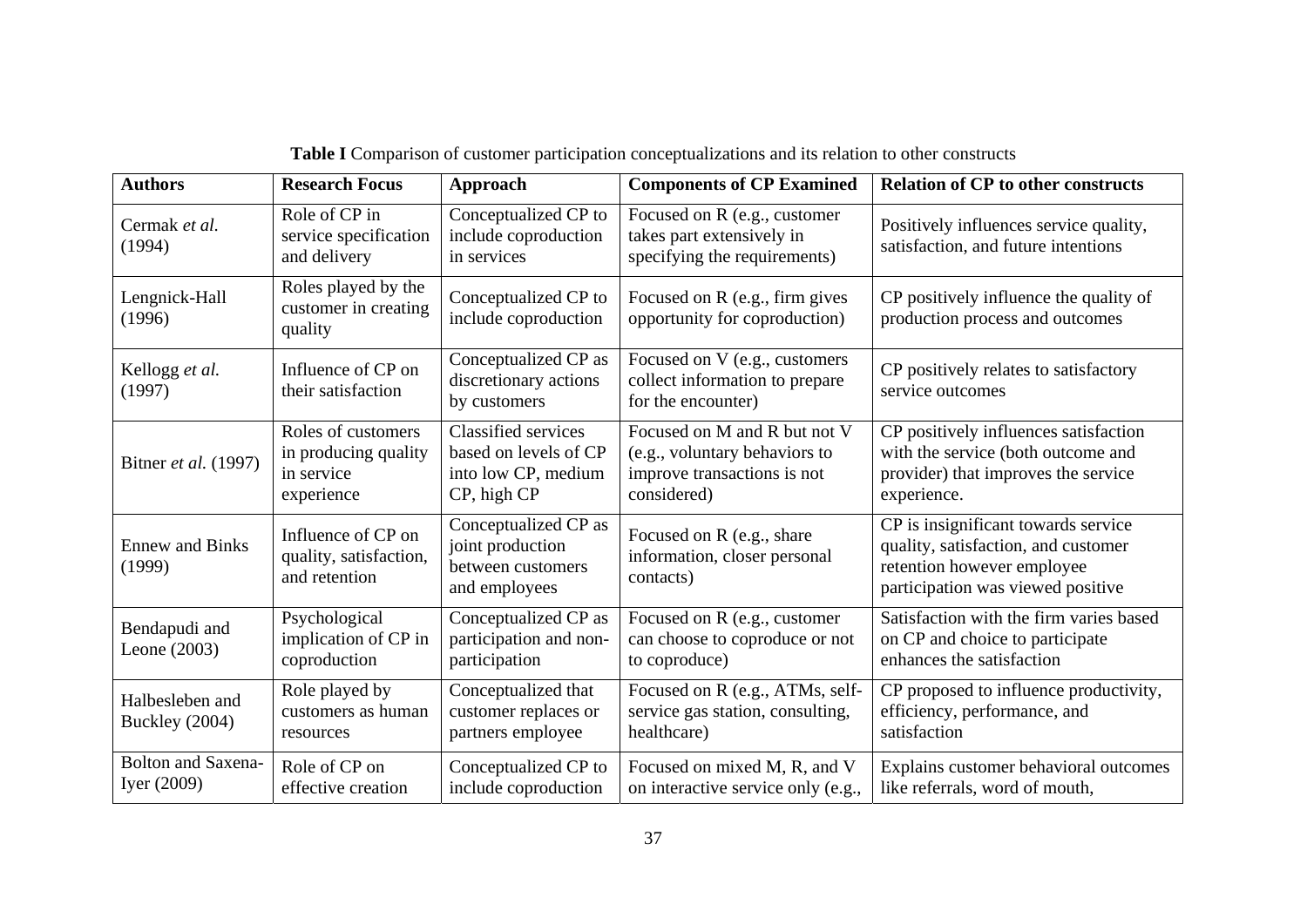|                                         | and delivery of<br>interactive services                                                                | (in-role) and<br>cocreation (extra-role)                                                  | online games, online banking)                                                                                            | community interactions and firm<br>outcomes like profit                                                                  |  |
|-----------------------------------------|--------------------------------------------------------------------------------------------------------|-------------------------------------------------------------------------------------------|--------------------------------------------------------------------------------------------------------------------------|--------------------------------------------------------------------------------------------------------------------------|--|
| Chan et al. (2010)                      | Role of CP in value<br>creation and its<br>influence on service<br>outcomes                            | Conceptualized CP to<br>different levels (low<br>and high)                                | Focused on M and R but not V<br>(e.g., voluntary behaviors to<br>improve value creation is not<br>considered)            | CP improves customer satisfaction and<br>hampers job satisfaction of the<br>employee                                     |  |
| Mustak et al.<br>(2013)                 | Summarizes the<br>conceptualization<br>and outcomes of CP                                              | Reviewed evolution<br>of CP (productive<br>labor, various<br>customer roles)              | Included M, R, and V without<br>differentiation (e.g., partial<br>employee, quality evaluator,<br>information exchange)  | Summarized the positive and negative<br>value outcomes for the sellers and<br>customers                                  |  |
| Sheng and<br>Zolfagharian<br>(2014)     | Role of CP while<br>using online product<br>recommendation<br>agents                                   | Conceptualized that<br>employee supports<br>customers in<br>information search            | Focused on R (e.g., screen<br>product alternatives to provide<br>best recommendations)                                   | CP influences behavioral intentions                                                                                      |  |
| Dong (2015)                             | Role of CP in<br>producing versus<br>designing                                                         | Conceptualized CP as<br>in-role behavior                                                  | Focused on R by contributing to<br>physical labor or sharing<br>information (e.g., assembling<br>frame, designing frame) | CP influences value co-creation and<br>choice of participation based on CP<br>producing versus designing                 |  |
| Dong and<br>Sivakumar (2015)            | Propose a<br>classification of CP<br>in services                                                       | Conceptualized CP as<br>employee in-role<br>behavior                                      | Focused on R (e.g., customer or<br>firm can design shoes to be<br>purchased by customer)                                 | Proposes the influence of CP on service<br>outcomes such as satisfaction and<br>efficiency                               |  |
| Dong et al. (2015)                      | Role of customer<br>participation on<br>service outcomes<br>moderated by<br>participation<br>readiness | <b>Classified services</b><br>based on levels of CP<br>into low CP, medium<br>CP, high CP | Focused on M and R but not V<br>(e.g., voluntary behaviors to<br>improve experience is not<br>considered)                | CP positively influence perceived<br>service quality and satisfaction                                                    |  |
| Flores and<br>Vasquez-Parraga<br>(2015) | Role of choice to<br>participate in value<br>cocreation and                                            | Classified CP as in-<br>role with choice and<br>no choice                                 | Focused on M and R but not V<br>(e.g., no choice makes it M and<br>choice makes it R)                                    | R had a strong positive relation towards<br>satisfaction mediated through relational<br>and economic value compared to M |  |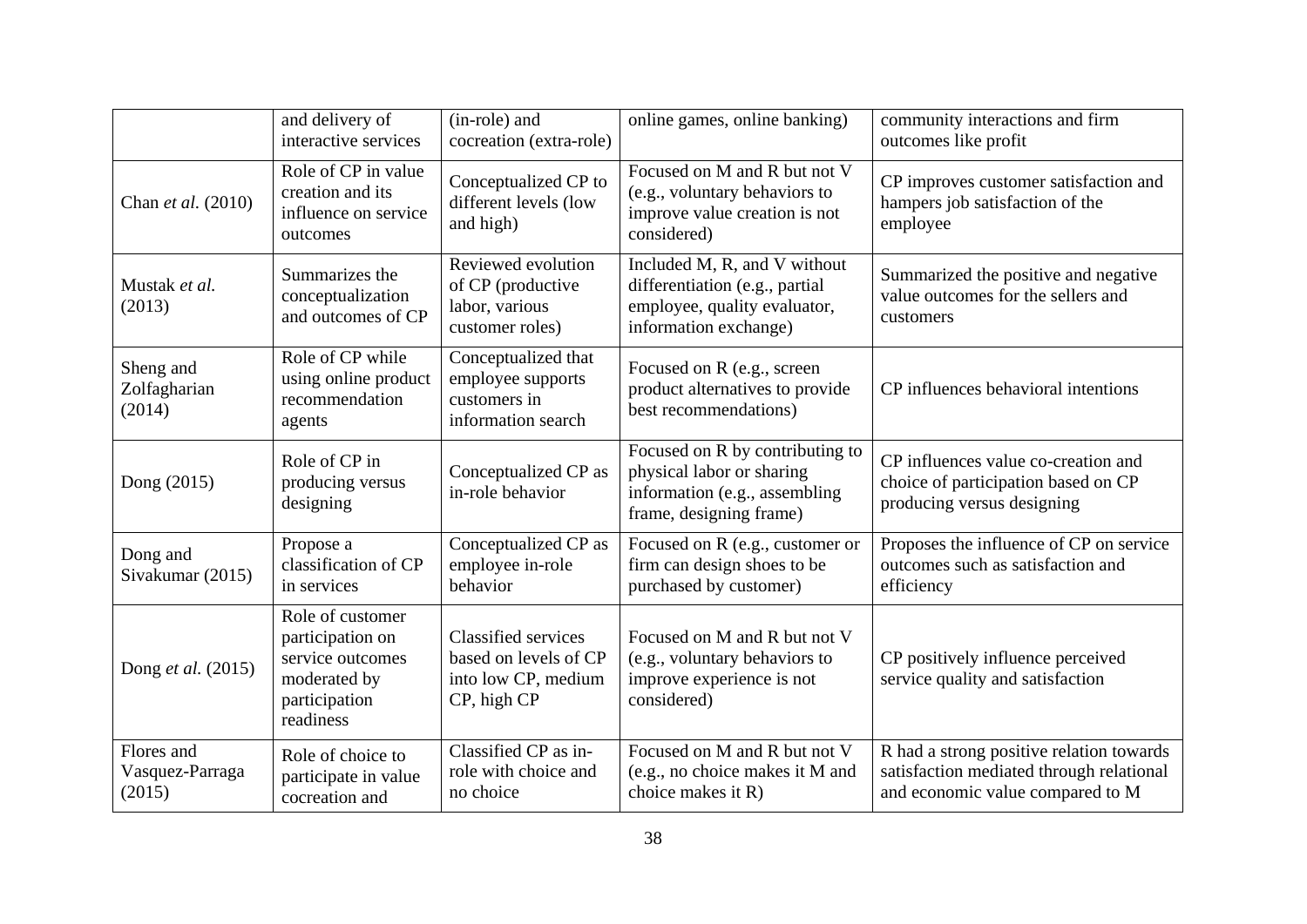|                              | satisfaction                                                  |                                                                                                                       |                                                                                                   |                                                                                                                                            |  |
|------------------------------|---------------------------------------------------------------|-----------------------------------------------------------------------------------------------------------------------|---------------------------------------------------------------------------------------------------|--------------------------------------------------------------------------------------------------------------------------------------------|--|
| Chen and Wang<br>(2016)      | Role of CP in value<br>cocreation and<br>customer loyalty     | Conceptualized CP in<br>the context of self-<br>service technologies                                                  | Focused on M (e.g., self-check-<br>in kiosk, online check-in<br>system)                           | M positively relates to enjoyment,<br>economic and relational values, which<br>further leads to satisfaction towards<br>system and company |  |
| Mustak et al.<br>(2016)      | Propose a<br>framework on<br>constituents of CP<br>management | Conceptualized CP<br>inputs as labor and<br>task, information and<br>knowledge, behavior                              | Focused mostly on M and R but<br>not V (e.g., labor and task<br>specify on in-role participation) | Summarized the positive and negative<br>value outcomes for the sellers and<br>customers                                                    |  |
| Ranjan and Read<br>(2016)    | Examines cocreation<br>and influence on<br>satisfaction       | Conceptualized<br>cocreation into<br>coproduction and<br>value in use                                                 | Focused on mixed M, R, and V<br>(e.g., knowledge sharing,<br>interaction)                         | Cocreation positively relates to<br>satisfaction                                                                                           |  |
| Dong and<br>Sivakumar (2017) | Proposes a typology<br>to increase<br>conceptual clarity      | Classifies CP into M,<br>R, and V based on<br>criticality of service<br>provision and entity<br>involved in provision | Focusses on M, R, and V and<br>distinguishes the three from one<br>another                        | No proposed outcomes                                                                                                                       |  |
| Chen (2018)                  | Role of CP in<br>service failure<br>attribution               | Classifies CP as low<br>and high                                                                                      | Focused mostly on M and R but<br>not V (e.g., task intensive in-<br>role participation)           | Customers with high self-efficacy<br>attribute service failure when CP was<br>high                                                         |  |

 $CP =$  Customer Participation,  $M =$  Mandatory CP,  $R =$  Replaceable CP,  $V =$  Voluntary CP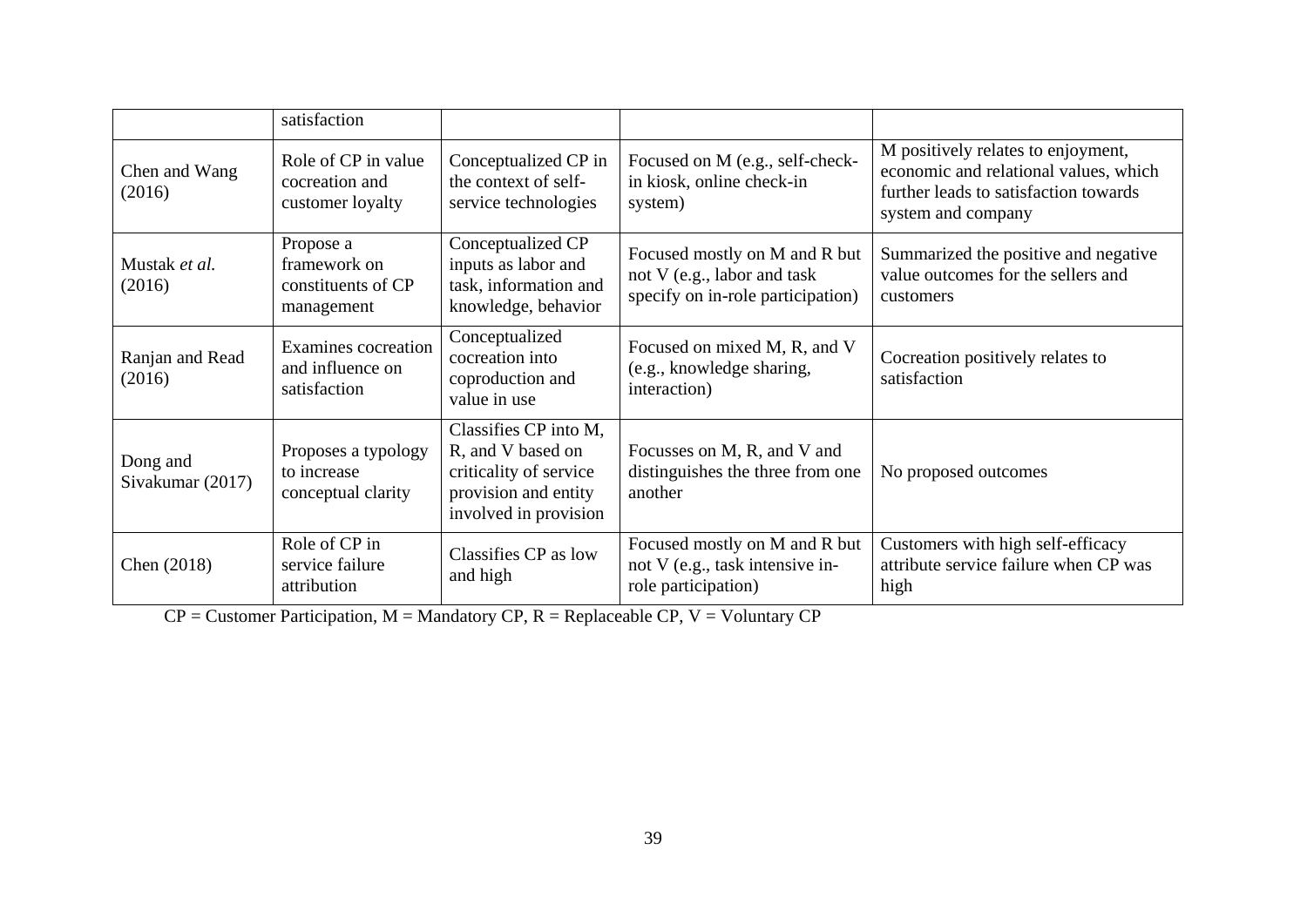| <b>Outcomes</b>          | <b>Types of CP</b>             | <b>Positive effects with CP</b>                                                                                                                                                                                              | <b>Negative effects</b><br>with CP                                              | Non-significant<br>effects with CP |
|--------------------------|--------------------------------|------------------------------------------------------------------------------------------------------------------------------------------------------------------------------------------------------------------------------|---------------------------------------------------------------------------------|------------------------------------|
| Customer<br>Satisfaction | <b>Mandatory Participation</b> | Chan et al. (2010), Yim et al. (2012), Yoo et al.<br>(2012), Gallan et al. (2013), Agarwal and Basu<br>(2014), Dong et al. (2015), Sweeney et al. (2015),<br>Dong et al. (2016)                                              | Wu (2011),<br>Heidenreich et al.<br>(2015)                                      | Ennew and<br><b>Binks</b> (1999)   |
|                          | Replaceable Participation      | Cermak et al. (1994), Dong et al. (2008), Chan et al.<br>(2010), Hunt et al. (2012), Yim et al. (2012), Gallan<br>et al. (2013), Heidenreich et al. (2015), Dong et al.<br>(2015), Sweeney et al. (2015), Dong et al. (2016) | Bendapudi and<br>Leone (2003), Wu<br>$(2011)$ , Haumann<br><i>et al.</i> (2015) | Ennew and<br><b>Binks</b> (1999)   |
|                          | <b>Voluntary Participation</b> | Kellogg et al. (1997), Chan et al. (2010), Yim et al.<br>(2012), Yoo et al. (2012), Gallan et al. (2013),<br>Sweeney et al. (2015)                                                                                           | Wu (2011)                                                                       | Ennew and<br><b>Binks</b> (1999)   |
| Service<br>Quality       | <b>Mandatory Participation</b> | Claycomb et al. (2001), Yoo et al. (2012), Gallan et<br>al. (2013), Amorim et al. (2014), Dong et al. (2015),<br>Sweeney et al. (2015)                                                                                       |                                                                                 | Ennew and<br><b>Binks</b> (1999)   |
|                          | Replaceable Participation      | Cermak et al. (1994), Claycomb et al. (2001), Gallan<br>et al. (2013), Amorim et al. (2014), Dong et al.<br>$(2015)$ , Sweeney <i>et al.</i> $(2015)$                                                                        |                                                                                 | Ennew and<br><b>Binks</b> (1999)   |
|                          | <b>Voluntary Participation</b> | Kellogg et al. (1997), Claycomb et al. (2001), Yoo et<br>al. (2012), Gallan et al. (2013), Sweeney et al.<br>(2015)                                                                                                          |                                                                                 | Ennew and<br><b>Binks</b> (1999)   |
| Perceived<br>Value       | <b>Mandatory Participation</b> | Yi and Gong (2013)                                                                                                                                                                                                           |                                                                                 |                                    |
|                          | Replaceable Participation      | Yi and Gong $(2013)$ , Dong $(2015)$                                                                                                                                                                                         | Dong (2015)                                                                     |                                    |
|                          | <b>Voluntary Participation</b> | Yi and Gong $(2013)$                                                                                                                                                                                                         |                                                                                 |                                    |

**Table II** Literature on influence of customer participation on service outcomes

CP = Customer Participation